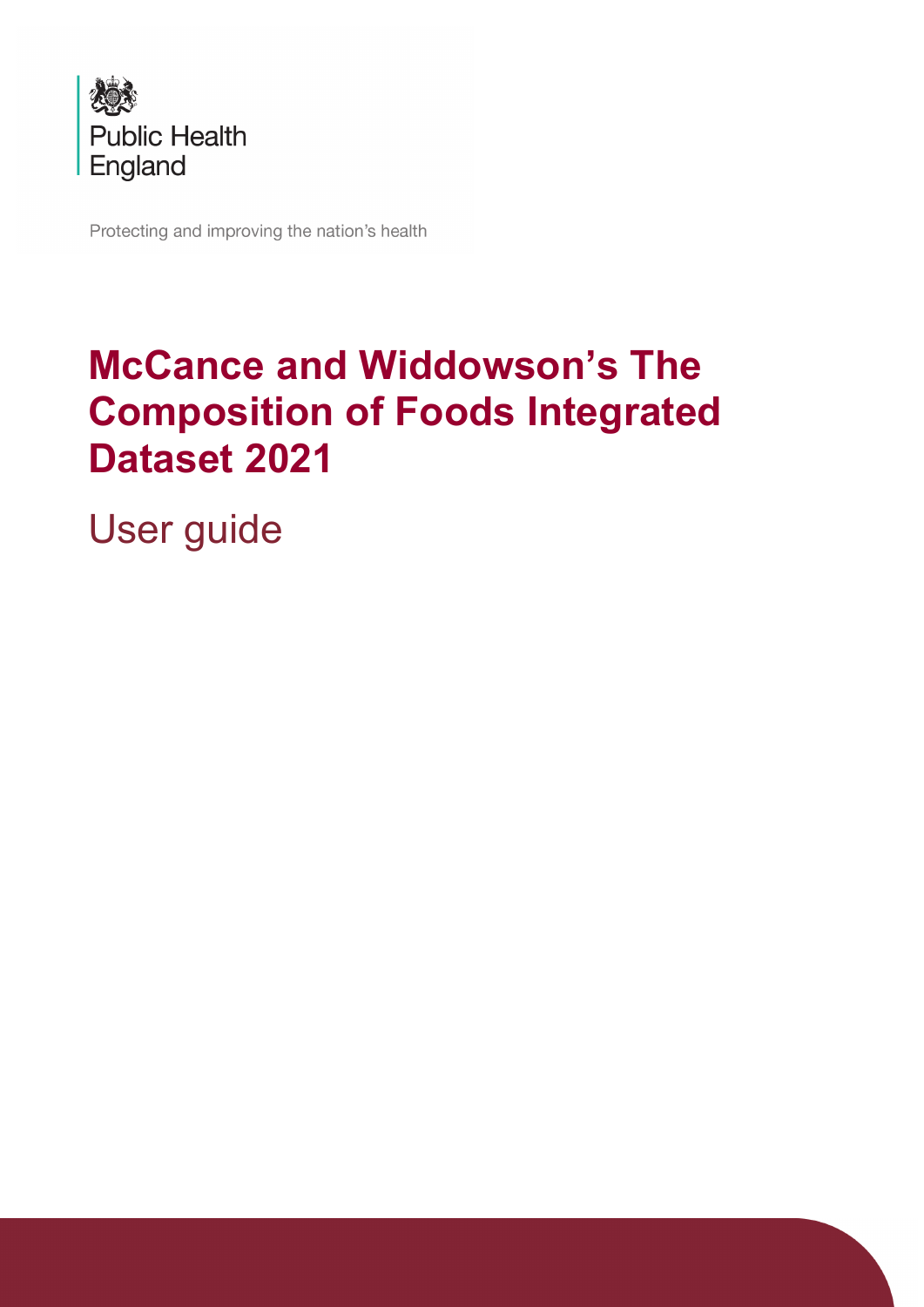# **Contents**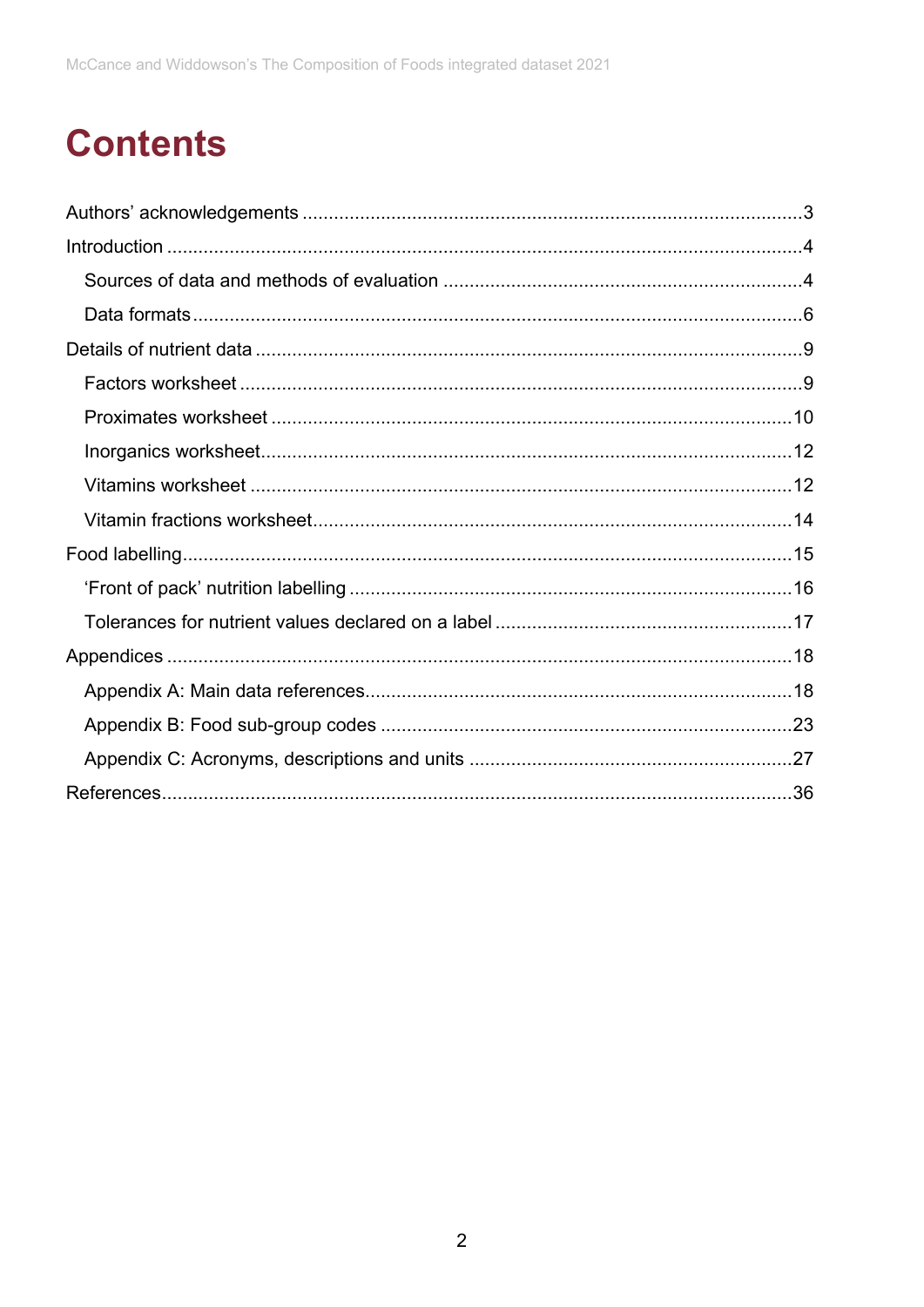# <span id="page-2-0"></span>**Authors' acknowledgements**

We would like to thank colleagues who worked on previous versions of CoFID, which this version builds on, and/or provided advice on the 2021 dataset.

Colleagues at Quadram Institute Bioscience Mark Roe and Rachel Berry.

Colleagues at Public Health England Sakhi Dodhia, Melanie Farron-Wilson, Joanne McArdle, Danielle Weiner, Gillian Swan and Mark Bush.

Colleagues at Department of Health and Social Care Hannah Koffman and Debby Webb.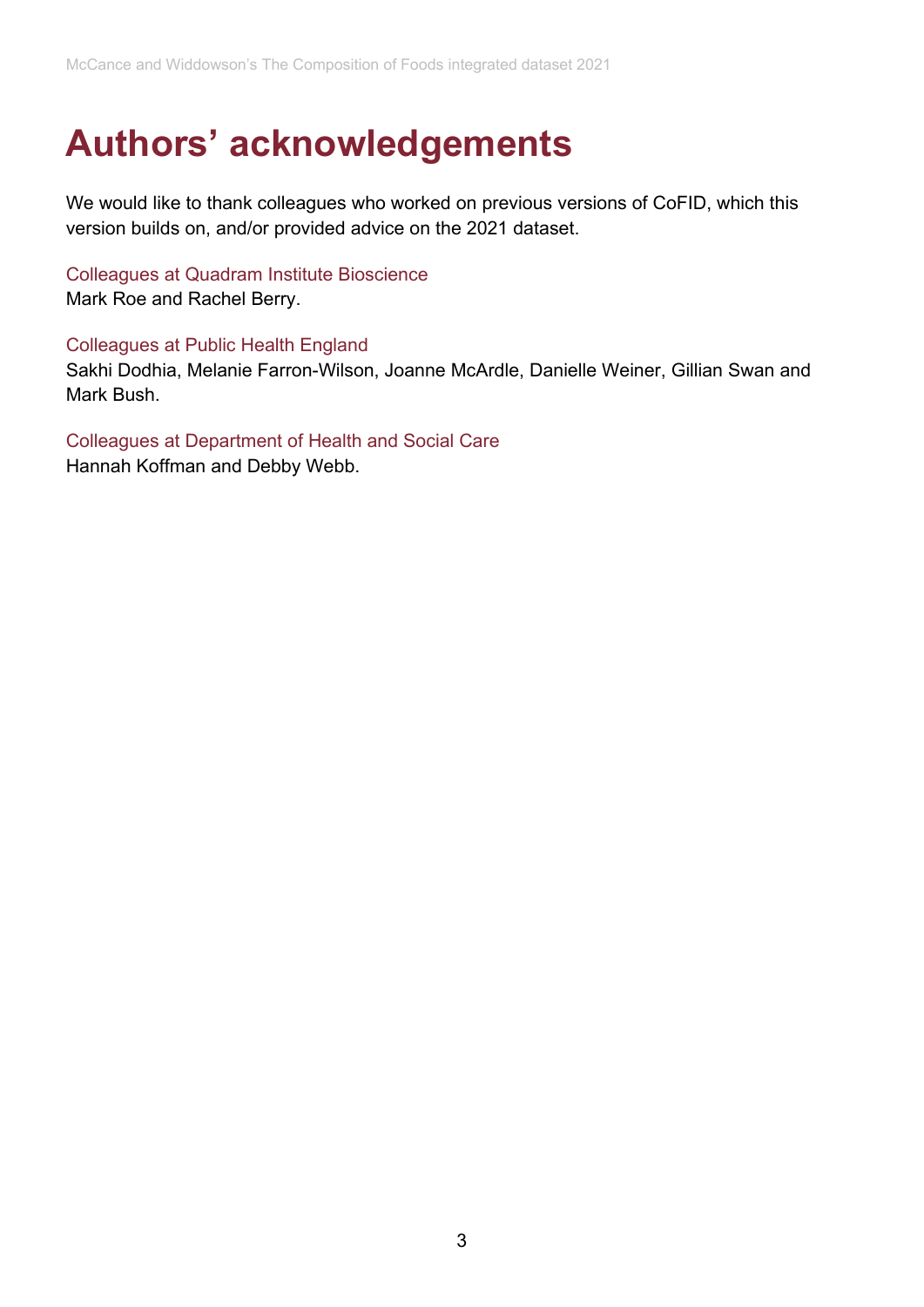# <span id="page-3-0"></span>**Introduction**

Public Health England (PHE) is responsible for maintaining data on the nutrient content of the UK food supply to support the [National Diet and Nutrition Survey,](https://www.gov.uk/government/collections/national-diet-and-nutrition-survey) and funds nutrient analysis of foods commonly consumed in the UK. Data from this work, and complementary data from other sources are published as McCance and Widdowson's 'The Composition of Foods' – the UK food composition tables. Previous data have been published in book form as a series of supplements, each containing extensive data on a specific food group, and also as the summary editions.

The Composition of Foods Integrated Dataset (CoFID) was first published in 2008 and brought together for the first time all the available data in electronic format as a single, consolidated dataset. The 2015 version was an update of the original published in 2008 and included all the new and recently reviewed data available at that point. Foods calculated by recipe or calculated based on another food (for example, foods weighed with waste) were recalculated to include the most recent data for ingredients. A subset of the 2015 data were also published in book form as McCance and Widdowson's The Composition of Foods seventh summary edition. A further update of CoFID in 2019 included data from a 2015 fruit and vegetable nutrient analysis project and new and revised data on whole and toasted almonds. This updated version (2021) of CoFID incorporates data from a 2020 report on nutrient analysis of key cuts of pork including updates for associated foods and recipes within the pork section. Data on the following foods have been corrected: vitamin C in watercress; iodine in soya yogurt; and vitamin E, sugars and biotin in boiled and steamed sweet potato. All other values remain unchanged from CoFID (2019).

## <span id="page-3-1"></span>Sources of data and methods of evaluation

It is essential that food composition data are regularly updated for a number of reasons. New fresh, ambient, frozen, and processed foods are introduced and the nutrient content of existing foods change. This can happen when there are new varieties or new sources of supply for the raw materials. New farming practices can affect the nutritional value of both plant and animal products. New manufacturing practices, including changes in the type and amounts of ingredients, and changes in fortification practice can affect the content of processed foods. Many foods have been reformulated in line with government public health initiatives, including reductions in the amount of fat, trans fatty acids, saturated fat, sugar and salt added. Methods of preparation and cooking in the home also change.

The analytical survey reports from 2011 onwards are available to download [in electronic](https://fdnc.quadram.ac.uk/)  [form.](https://fdnc.quadram.ac.uk/)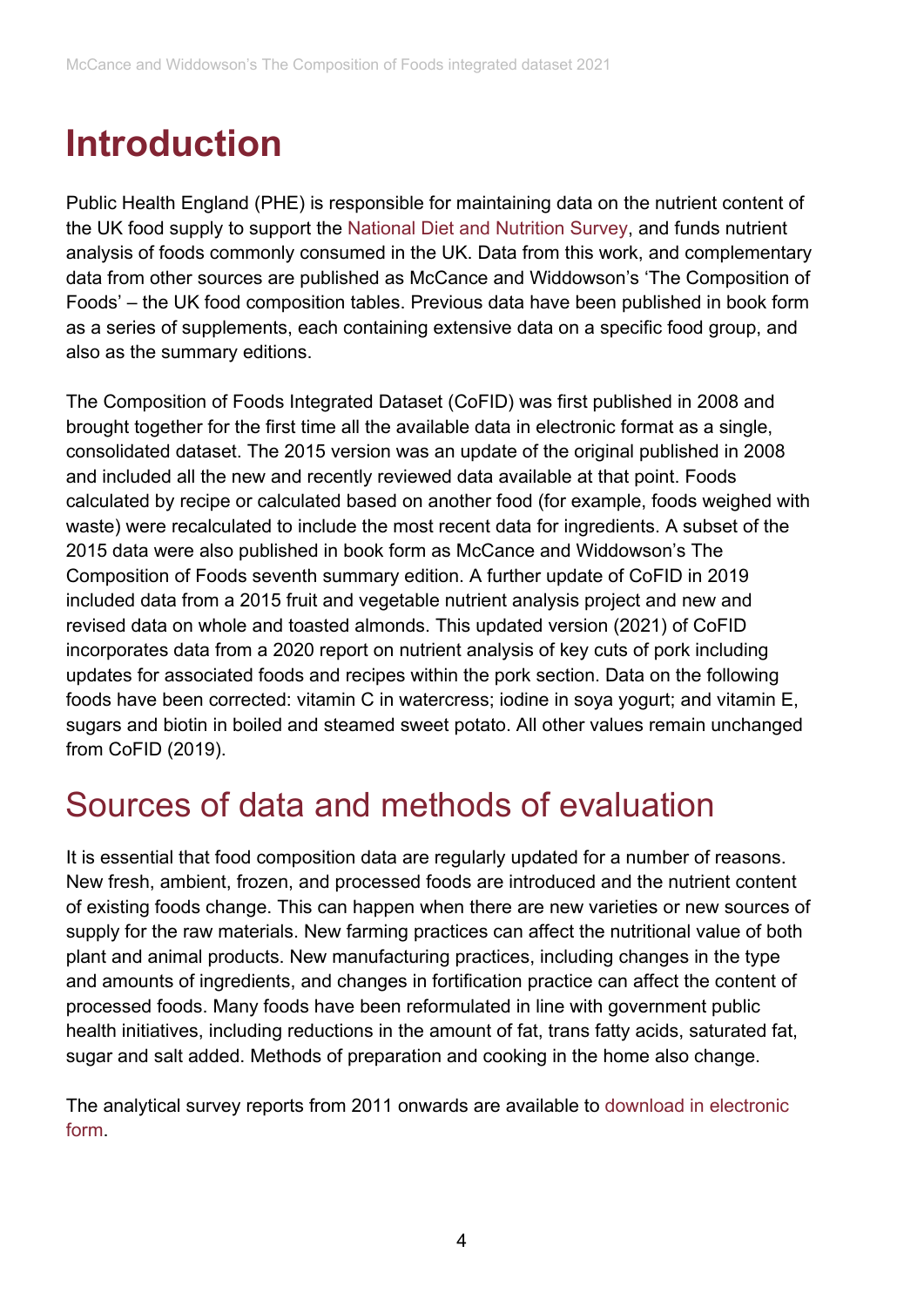Earlier reports can be requested from [Food Databanks National Cability](https://fdnc.quadram.ac.uk/) (FDNC). These reports comprise raw laboratory data and have not been evaluated to the same extent as data incorporated into CoFID.

The Composition of Foods series of publications in book form are listed below:

Cereals and Cereal Products, supplement (1988) Milk Products and Eggs, supplement (1989) Vegetables, Herbs and Spices, supplement (1991) Fifth Summary Edition (1991) Fruit and Nuts, supplement (1992) Vegetable Dishes, supplement (1992) Fish and Fish Products, supplement (1993) Miscellaneous Foods, supplement (1994) Meat, Poultry and Game, supplement (1995) Meat Products and Dishes, supplement (1996) Fatty Acids, supplement (1998) Sixth Summary Edition (2002) Seventh Summary Edition (2015)

Many of the values included in CoFID have been taken from the seventh summary edition and detailed supplements, themselves mainly derived from the analytical surveys programme. All the data in the supplements were included in the original version of CoFID published in 2008. The data were extensively revised and updated for the 2015 revision of CoFID some further revisions were made for the 2019 version, mainly to fruit and vegetables. Additional revisions were made to incorporate data on pork in the latest 2021 dataset The main data source for each food is provided, where known, in the 'main data reference' column and refers to the references provided in Appendix A, which lists the reports and scientific literature from which data were taken.

Some foods that were included in the 2008 CoFID have not been reviewed or validated in the 2015, 2019 or 2021 update and those foods are published separately in a file containing data for 'old' foods. This data can be used in addition to the 2021 dataset, but users should be aware that the values for some nutrients may not represent those foods as currently consumed.

Where the values in the tables were derived by direct analysis of the foods, care was taken when designing sampling protocols to ensure that the foods analysed were representative of those consumed by the UK population. For most foods a number of samples were purchased at different shops, supermarkets or other retail outlets, and, where appropriate, foodservice outlets or catering suppliers. Samples analysed were composite samples, consisting of equal quantities of each sub-sample purchased.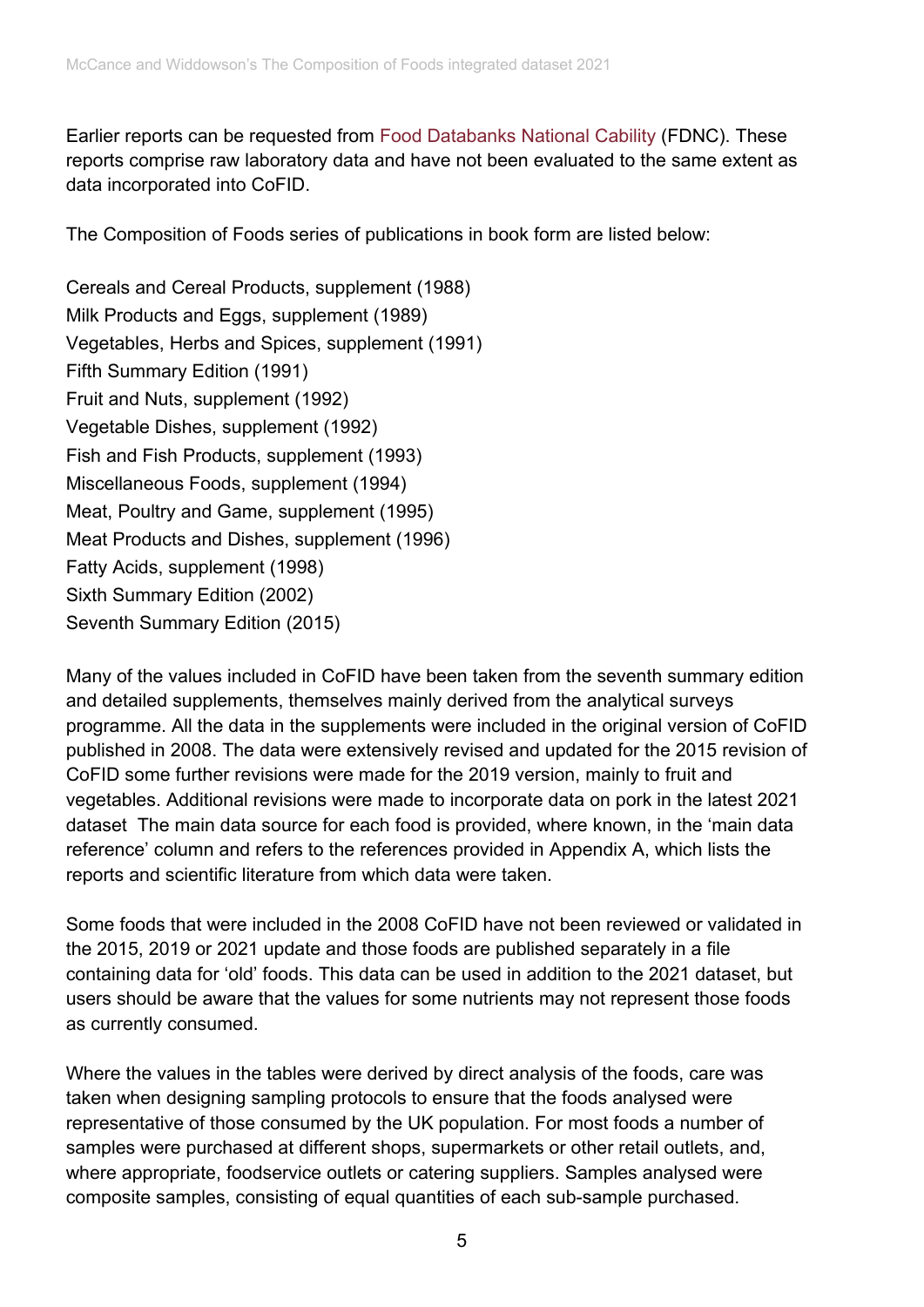When the composite sample was made up from a number of different brands of food, the proportion of the individual brands purchased was related to their relative shares of the retail market. Full details of samples are available in the reports in the 'main data references' column [\(Appendix A\)](#page-17-1). If the food required preparation prior to analysis, techniques such as washing, soaking, cooking and so on, were as similar as possible to normal domestic practices. Cooking methods were based on manufacturer's recommendations for pre-packaged foods and methods for non pre-packed foods were based on review of 'usual' consumer preparation. Details of preparation procedures are available in the reports in the main data reference column [\(Appendix A\)](#page-17-1).

Where data from literature sources were included, preference was given where the food was similar to that in the UK, where full details of the sample, method of preparation and analysis were given, and where the results were presented in a detailed and acceptable form. EuroFIR (European Food Information Resource) [datasets and tools](http://www.eurofir.org/) were used to help evaluate data values, and to calculate values for foods where suitable analytical or literature data were not available.

Where processed foods with brand names are included, they are restricted to leading brands with an established composition. No inference should be drawn from the inclusion of data for a particular brand.

The final selection of values published is dependent on the judgement of the compilers and their interpretation of the available data. Due to the large natural variability of foods, it is unlikely that a particular item will have precisely the same composition as given in these tables. This is particularly true for unprocessed foods such as cereals, dairy products, eggs, meat, fish, fruit and vegetables. The values published should be regarded as typical rather than definitive for the foods described.

Users are advised to consult other sources of data (for example, product labels, manufacturers' data, published analytical reports) where appropriate, depending on their particular needs or interests, for the food item under consideration. It should be noted that manufacturers can and do change or reformulate their products and this will influence nutrient content. This is particularly relevant for foods where nutrients are added for fortification purposes, or for technological purposes, such as antioxidants or colouring agents. Information on processed foods, including fortification levels and reformulations, is often available from manufacturers' websites and from retailers.

## <span id="page-5-0"></span>Data formats

CoFID data are provided as Excel workbooks containing data in worksheets related to nutrient groups.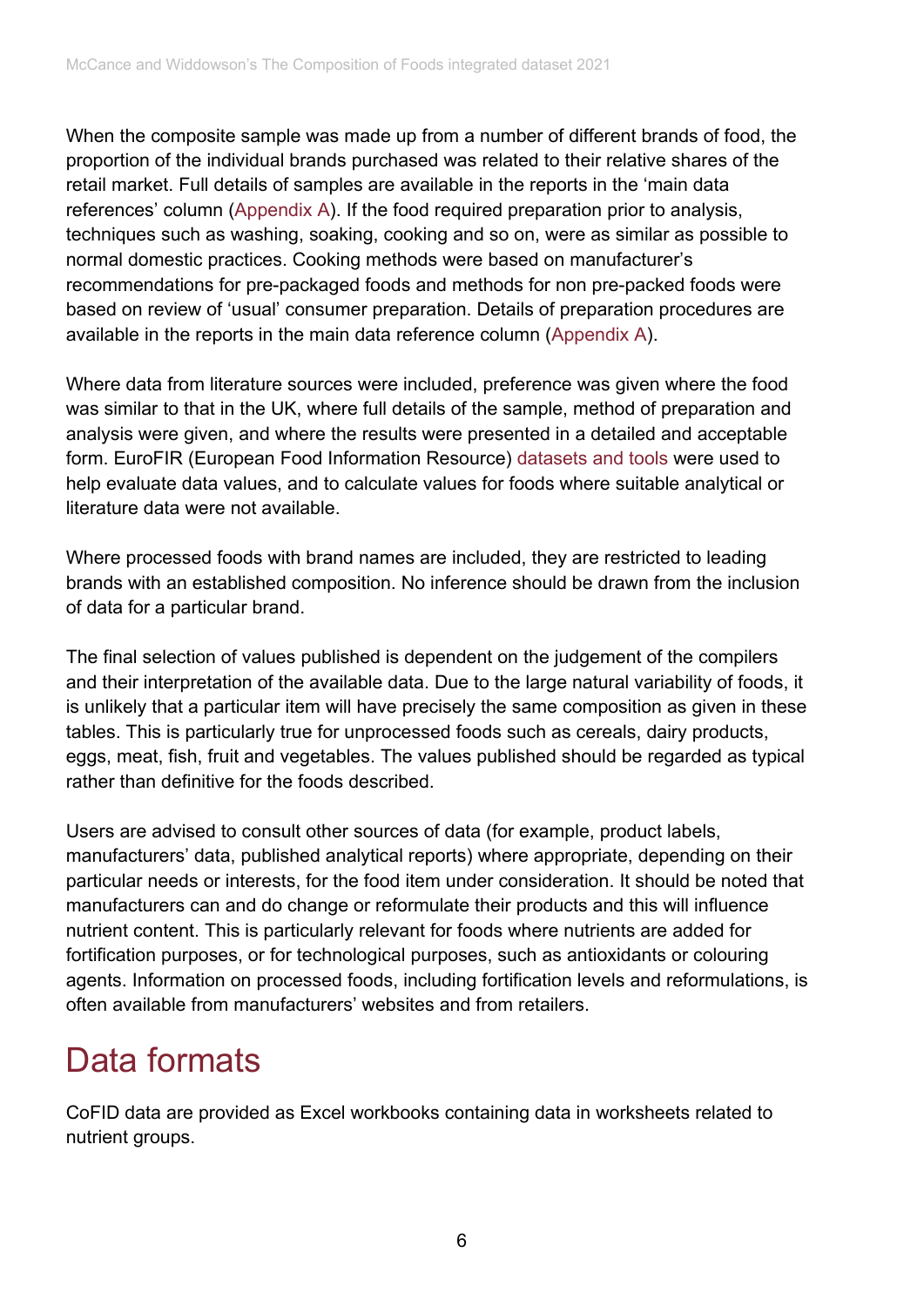## Format of Excel files

The Excel workbook consists of the following worksheets:

List of worksheets in CoFID 2021 Factors Proximates **Inorganics** Vitamins Vitamin Fractions Saturated fatty acids per 100g fatty acids Saturated fatty acids per 100g food Monounsaturated fatty acids per 100g fatty acids Monounsaturated fatty acids per 100g food Polyunsaturated fatty acids per 100g fatty acids Polyunsaturated fatty acids per 100g food Phytosterols Organic acids

Each sheet contains column headings in rows 1 to 3 of the spreadsheet, then data values for each individual foodstuff such that data values for a specific food code will occur in the same row in each of the worksheets.

The following notes apply to the data values:

Nutrient values are expressed per 100g of the food except in the case of alcoholic beverages which are presented per 100ml.

A trace value for a nutrient is represented by Tr.

Where a nutrient is present in significant quantities, but there is no reliable information on the amount, the value is represented by N.

In the Excel files, it is not possible to append nutrient-specific footnotes. However, these are being updated in the [Composition of Foods Integrated Dataset searchable website.](https://quadram.ac.uk/UKfoodcomposition) Food-specific footnotes do appear in the Excel version.

## Food identification

## Food code

Food code is a number, up to 6 digits, representing the unique CoFID code representing each food. The 2-digit prefix generally refers to the food codes used within the book supplements relating to specific food groups, for example, 11- for cereals and cereal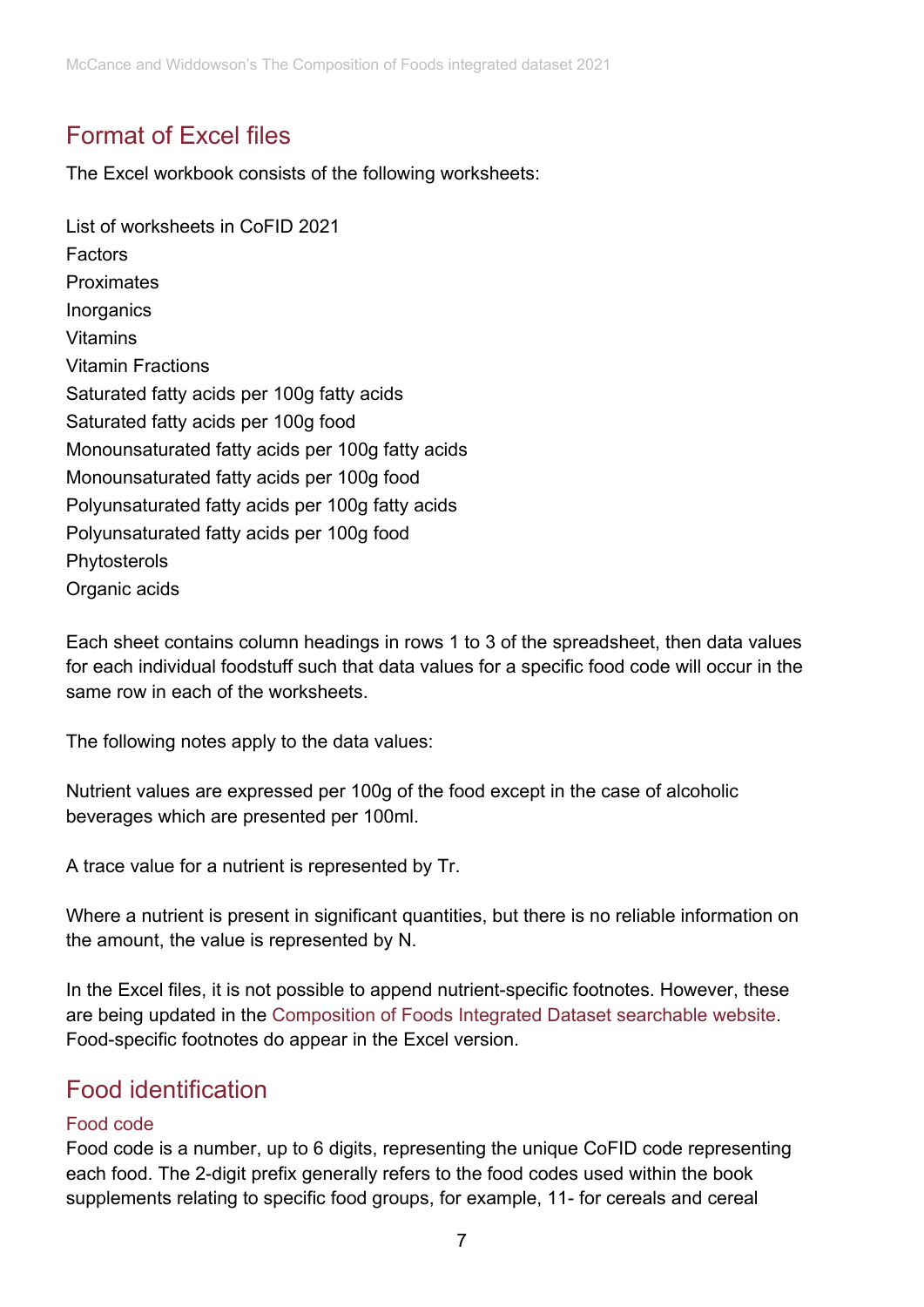products, 12- for milk products and eggs, 16- for fish and fish products. For foods where new data have been incorporated into an existing food, a new food code has been given using the prefix for the appropriate supplement. The food codes should not be considered to have any particular significance as the electronic datasets do not relate exactly to book publications, and each food has a unique food code.

#### Food Name (NAME)

The food name has been chosen as that most recognisable and descriptive of the food referenced.

## Description (DESC) Information

Description (DESC) Information given under the description describes the nature of the samples taken for analysis. Sources of values derived, either from the literature or by calculation, are also indicated under this heading.

## Group (GROUP)

In these files (but not in the printed publications) a one, 2 or 3 letter code is assigned to every food. The code letter(s) provide identification of the food group and food type to which the food belongs. A full list of the codes and their description is given in Appendix B.

## Previous (PREV)

Assigned to each food which has an earlier food code with different nutrient values associated with it. It is a number, up to 6 digits, indicating previous food codes (4th, 5th or 6th edition or a supplement). Some foods may have more than one previous code associated with them.

## Main data references (COMMENTS)

The main data reference indicates the principal report(s) or publication(s) from which the majority of the data for the food code are taken. Values for individual nutrients within each code may be taken from different sources, calculated or estimated from other codes. For foods that do not have an analytical report or literature source that can be referred to as the main data reference, the food description should indicate how the data have been estimated (for example, from manufacturer's data, calculated from related codes or calculated as a recipe). In some cases, there is a main data reference referring to analytical data and the description indicates that industry data have also been used to update some nutrients, usually sodium, sugars, fats or added minerals and vitamins.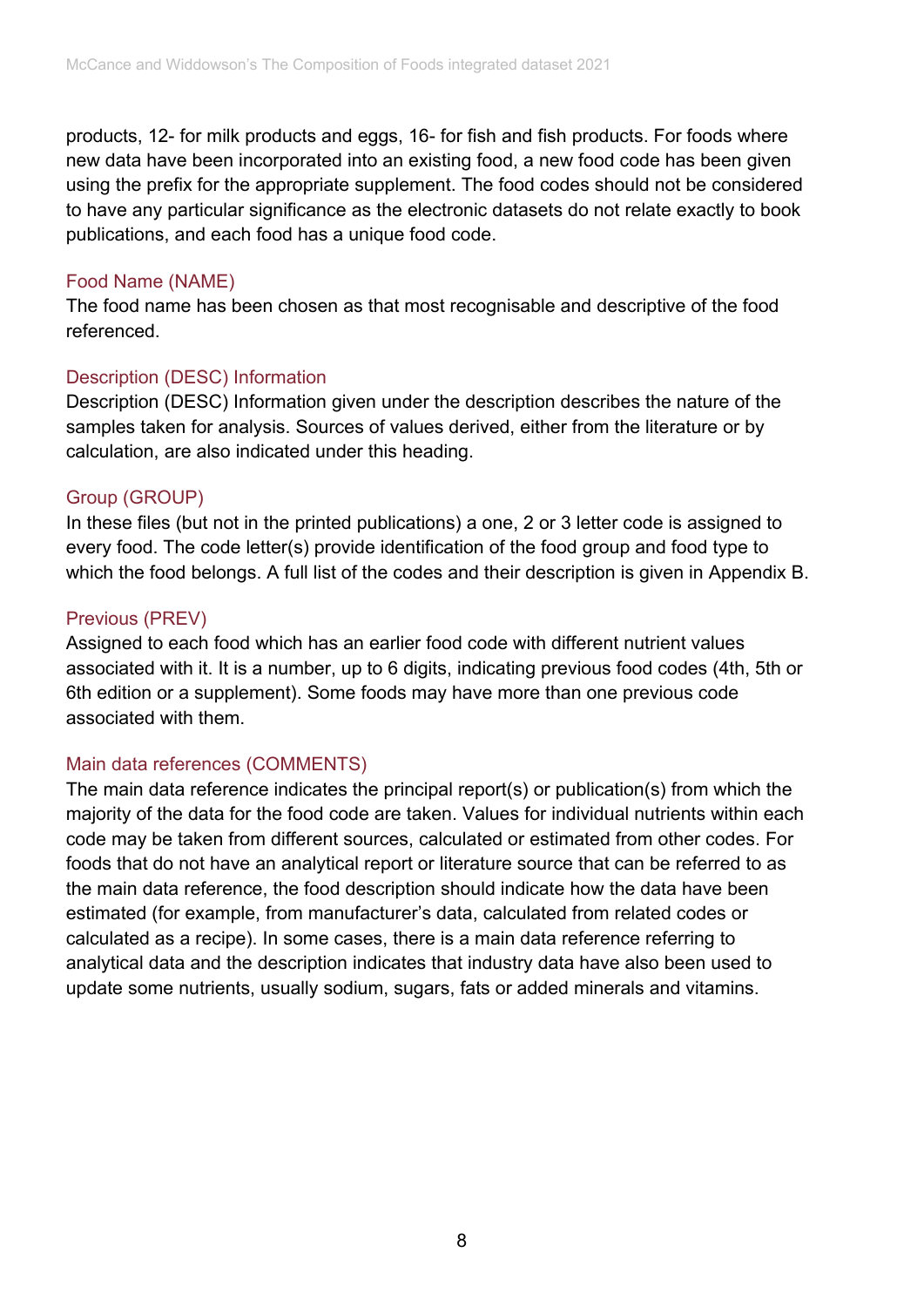# <span id="page-8-0"></span>**Details of nutrient data**

For a more detailed definition and expression of the nutrients refer to the introductory pages of the seventh summary edition of McCance and Widdowson's The Composition of Foods [\(1\)](#page-35-1) and of the supplement publications.

The more significant points for certain nutrients are provided in the notes below for convenience. For some nutrients, data which is 'old' and were analysed significantly earlier and on a different sample to the bulk of the nutrients are available. These data have not been updated but are the only data available and may be of interest to some users and are available as a separate file. This applies to fibre fractions, fibre analysed by the Southgate method, and sulphur.

## <span id="page-8-1"></span>Factors worksheet

#### Edible conversion factor (EDPOR)

Many foods are purchased or served with material that is clearly inedible or material that might be discarded as inedible by some consumers. For the purposes of this dataset 'waste' encompasses both types of material, which might include, for example:

- outer leaves or stalks of vegetables
- stones, pips or peel of fruit
- nut shells
- fish skin and bone
- meat fat and bones
- liquid content of canned foods

The edible conversion factor allows calculation of the nutrient content of foods when the inedible material is included in the weight and refers to the proportion of edible material remaining after the waste has been removed. The factor will vary between different samples of the same food and these values should be treated as a guide to the typical proportion of inedible waste. In the dataset foods containing inedible portions always have 'weighed with' in their name.

#### Specific gravity (SPECGRAV)

Specific gravity is the ratio of the density (mass of a unit volume) of a food to the density (mass of the same unit volume) of water.

#### Nitrogen conversion factor (NCF)

Nitrogen conversion factor is the factor used to calculate protein from total nitrogen. See Protein.

#### Glycerol conversion factor (GCF)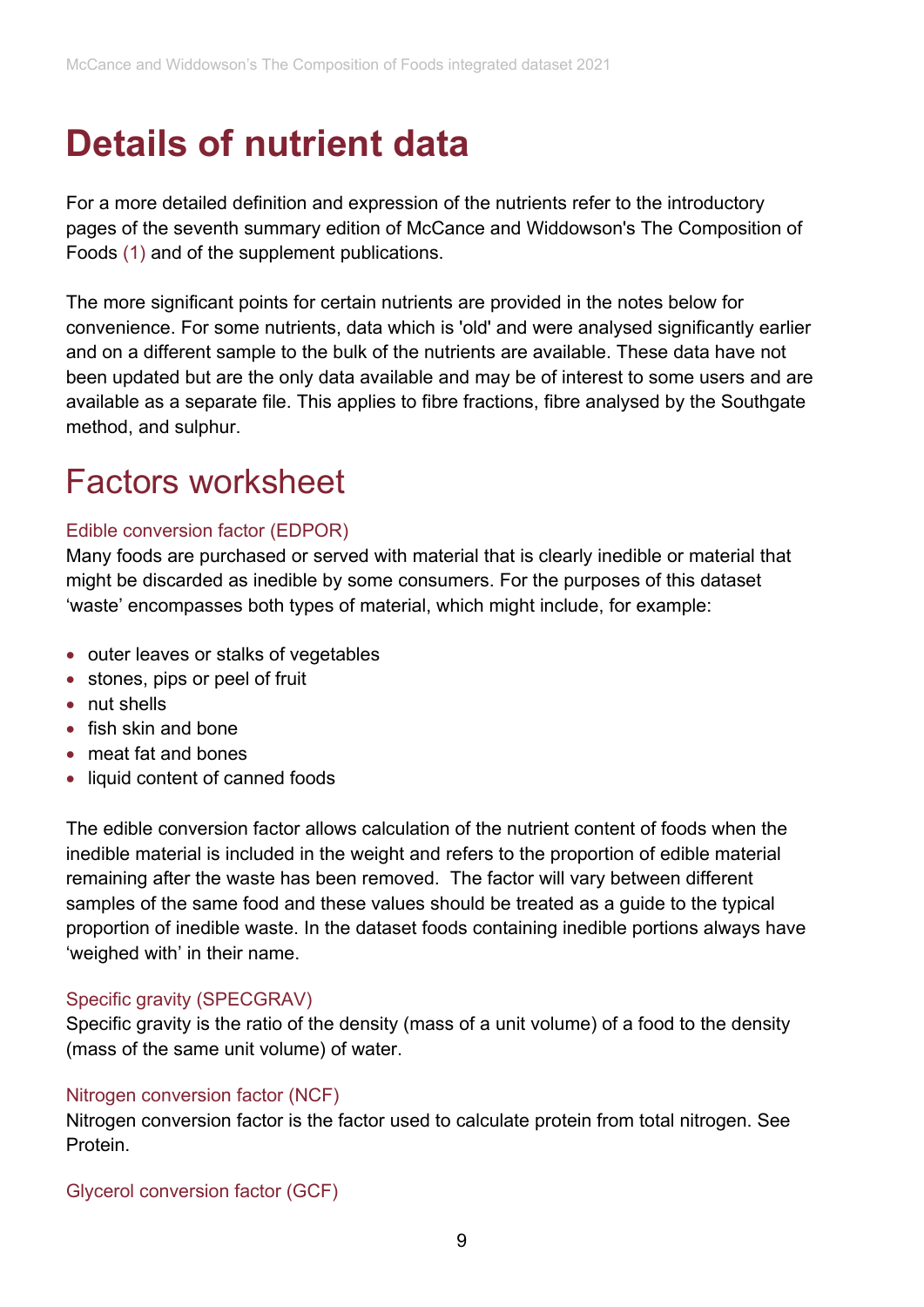Glycerol conversion factor is used to allow the calculation of the total fatty acids in a given weight of food. See Fatty acids.

## <span id="page-9-0"></span>Proximates worksheet

## Water (WATER)

For most foods, water has been analysed using gravimetric methods. In some cases where protein, fat or carbohydrate have been updated based on industry data, the water value has been estimated by calculation (100 – (protein + fat + available carbohydrate + dietary fibre + ash)).

## Protein (PROT)

For most foods, protein is calculated by multiplying total nitrogen values (TOTNIT) by the factors provided in the 'Nitrogen conversion factor' column of the 'Factors' worksheet, as described in the introduction of McCance and Widdowson's The Composition of Foods seventh summary edition. Unless stated otherwise, a factor of 6.25 is used based on the assumption that proteins contain 16% nitrogen. The proportion of non-protein nitrogen is high in many foods, notably fish, fruits and vegetables. In most of these, however, this is amino acid in nature and therefore little error is involved in the use of a factor applied to the total nitrogen, although protein in the strictest sense is overestimated. For those foods which contain a measurable amount of non-protein nitrogen in the form of urea, purines and pyrimidines (for example, mushrooms) the non-protein nitrogen has been subtracted before multiplication by the appropriate factor.

## Fat (FAT)

The fat in most foods is a mixture of triglycerides, phospholipids, sterols and related compounds. The values in the tables refer to total fat and not just to triglycerides.

## Carbohydrate (CHO)

Total carbohydrate and its components, starch, total and individual sugars (glucose, galactose, fructose, sucrose, maltose, lactose) and oligosaccharides, but not fibre, are wherever possible expressed as their monosaccharide equivalent. The values for total carbohydrate in the dataset have generally been obtained from the sum of analysed values for these components of 'available carbohydrate', contrasting with figures for carbohydrate 'by difference', which are sometimes used in other food tables or on the labels of processed foods. Such figures are obtained by subtracting the measured weights of the other proximates from the total weight and many include the contribution from any dietary fibre present, as well as errors from the other analyses.

## Energy value (KCALS)

Calculated using the conversion factors: protein 4 kcal/g, fat 9 kcal/g, carbohydrate (available, expressed as monosaccharides) 3.75 kcal/g and alcohol 7 kcal/g.

Energy value (KJ)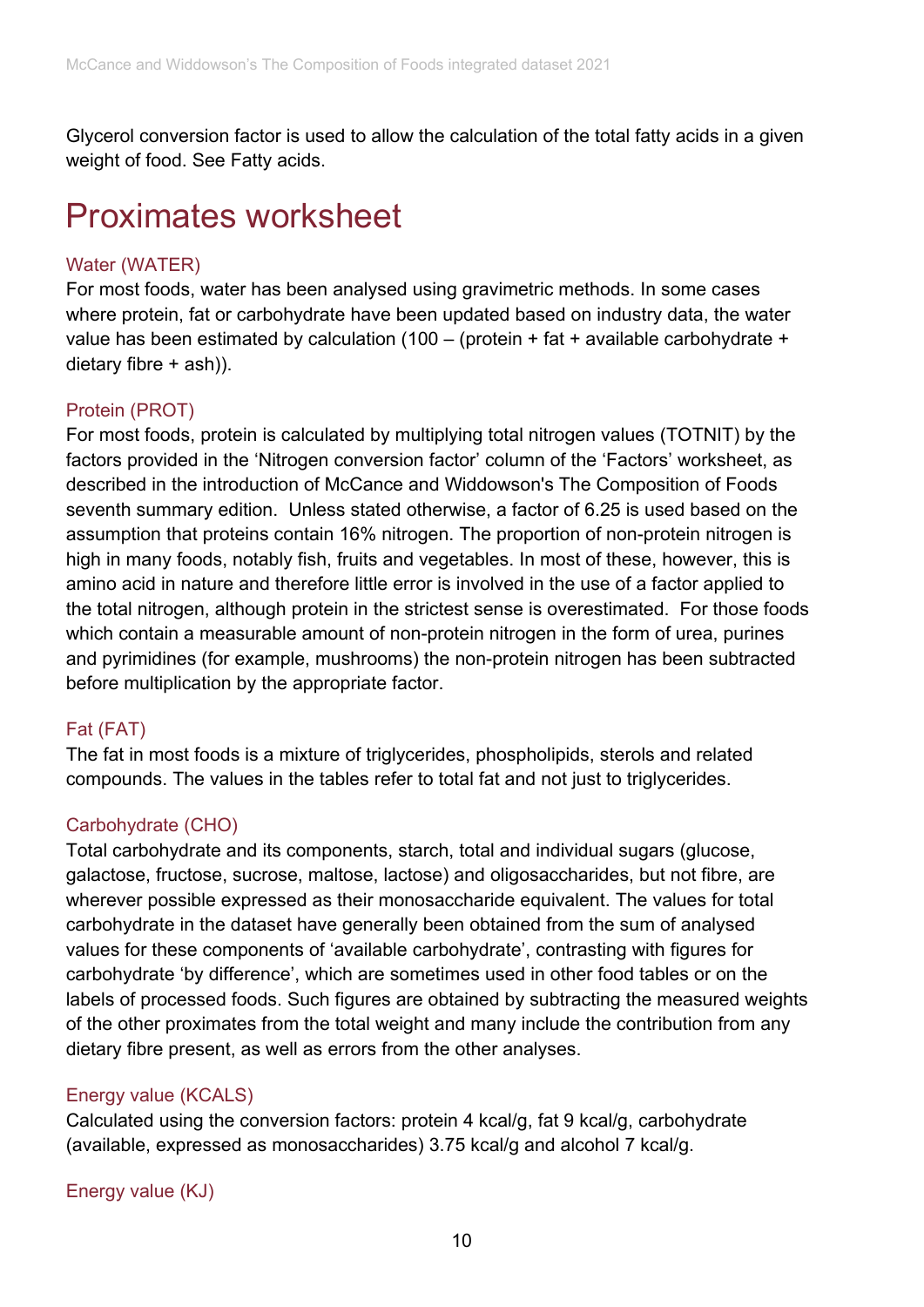Calculated using the conversion factors: protein 17 kJ/g, fat 37 kJ/g, carbohydrate (available, expressed as monosaccharides) 16 kJ/g and alcohol 29 kJ/g.

#### Starch (STAR)

Includes dextrins but excludes resistant starch. Expressed as monosaccharide equivalents.

## Oligosaccharides (OLIGO)

Expressed as monosaccharide equivalents. Any known or measured contribution from oligosaccharides and/or maltodextrins has been included in the total carbohydrate value but not in the columns for starch or total sugars. In most foods oligosaccharides are present in relatively low quantities. In vegetables and some processed foods where glucose syrups and maltodextrins are added, oligosaccharides will make a significant contribution to carbohydrate content. Where oligosaccharides are present in foods, they are not always measured separately and may be included in the starch, sugar or fibre fractions, depending on the nature of the oligosaccharide and on the analytical methods used.

## Total sugars (TOTSUG)

Sugars are expressed as monosaccharide equivalents and include free monosaccharides (glucose, fructose and galactose) and disaccharides (sucrose, maltose and lactose). The value does not include any contribution from oligosaccharides present in the food.

## Alcohol (ALCO)

Values are given as g/100 ml. Pure ethyl alcohol has a specific gravity of 0.79, dividing values by 0.79 converts them to alcohol by volume (ml/100 ml).

## NSP (ENGFIB)

Non-starch polysaccharides [\(2\)](#page-35-2) includes insoluble fibre (cellulose, insoluble non-cellulosic polysaccharides) and soluble fibre (soluble cellulosic polysaccharides).

## AOAC fibre (AOACFIB)

AOAC determinations [\(3\)](#page-35-3) include resistant starch and lignin in the estimation of total fibre, rather than only the non-starch polysaccharides.

## Fatty acids

Values for total saturated (SATFOD), monounsaturated (MONOFOD), polyunsaturated (POLYFOD) and trans fatty acids (FODTRANS) are given as well as values for branched chain saturated fatty acids (TOTBRFOD), cis-monounsaturated (MONOFODc) and cispolyunsaturated fatty acids (POLYFODc). Trans fatty acids are also included in total monounsaturated and total polyunsaturated fatty acids. For food labelling purposes trans fats are not included in the values for monounsaturated and polyunsaturated fats. Values for total fatty acids are expressed as both g/100g food and also g/100g fatty acid methyl esters. The fat in most foods contains non-fatty acid material such as phospholipids and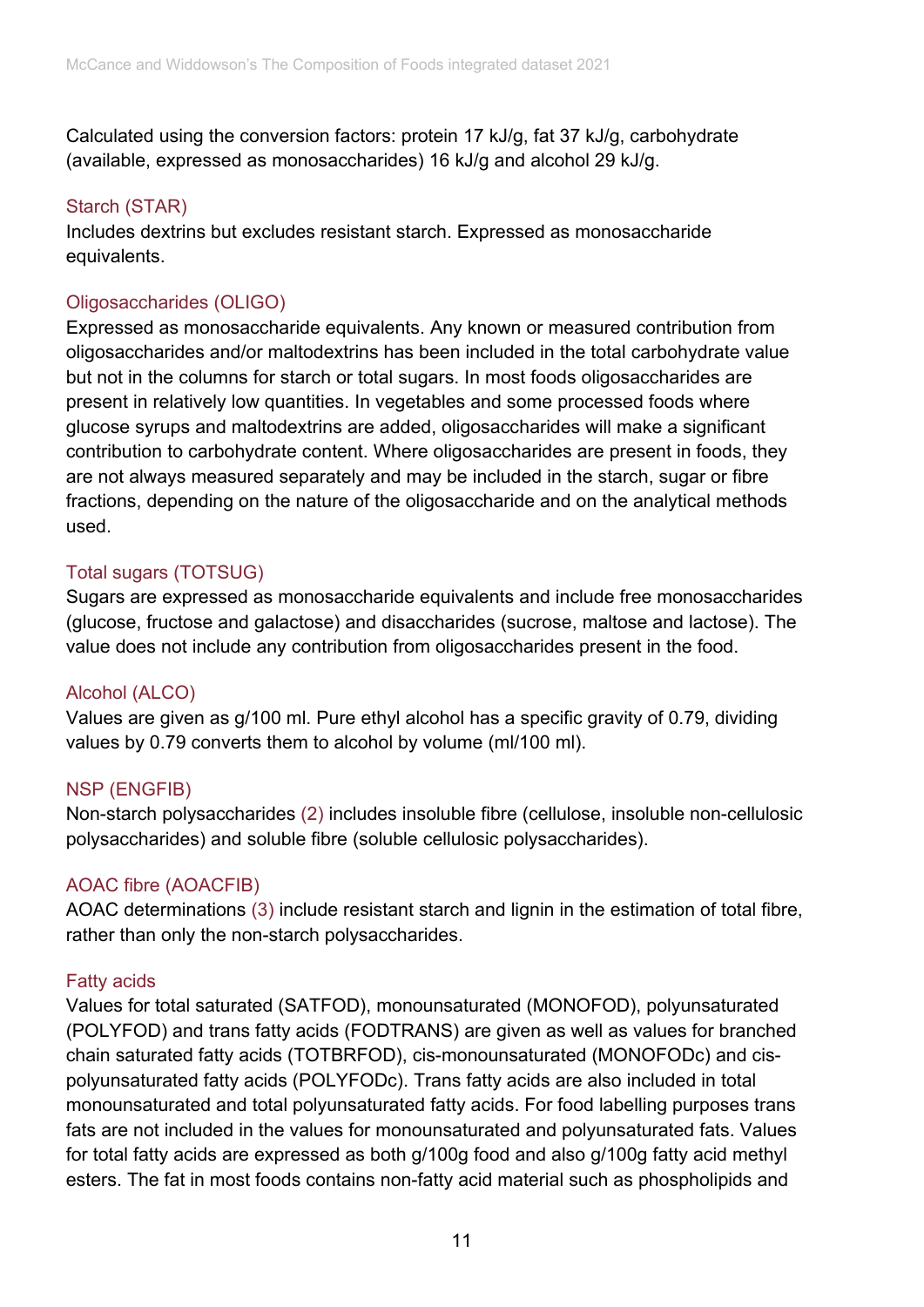sterols and to allow the calculation of the total fatty acids in a given weight of food, the glycerol conversion factors given in the 'Factors' worksheet were applied.

#### Cholesterol (CHOL)

Values are expressed as mg/100g food. To convert to mmol cholesterol, divide the values by 386.6.

## <span id="page-11-0"></span>Inorganics worksheet

Values for are given for:

```
Sodium (NA)
Potassium (K)
Calcium (CA)
Magnesium (MG)
Phosphorus (P)
Iron (FE)
Copper (CU)
Zinc (ZN)
Chloride (CL)
Selenium (SE)
Iodine (I)
```
## <span id="page-11-1"></span>Vitamins worksheet

## Fat-soluble vitamins

The 2 components of vitamin A are given separately as Retinol (RET) and Carotene (CAREQU).

## Retinol (RET)

Retinol (RET) is expressed as the weight of all-trans-retinol equivalent, that is, the sum of all-trans-retinol plus contributions from the other forms after correction to account for their relative activities [\(4\).](#page-35-4) Where the retinol profile was incomplete, because values for 13-cis retinol and/or retinaldehyde were not available, it has been assumed that only all-trans retinol is present, leading to a possible underestimate in some cases.

## Carotene (CAREQU)

Represents the β-carotene activity and is the sum of the β-carotene and half of any  $\alpha$ carotene or cryptoxanthins present. Where the carotenoid profile was incomplete, because only values for β-carotene were available, it has been assumed that only β-carotene is present. This may result in an underestimate of β-carotene equivalents, but as  $α$ -carotene and cryptoxanthin are usually present in low levels in foods without complete carotenoid profiles, it is likely that any error is small.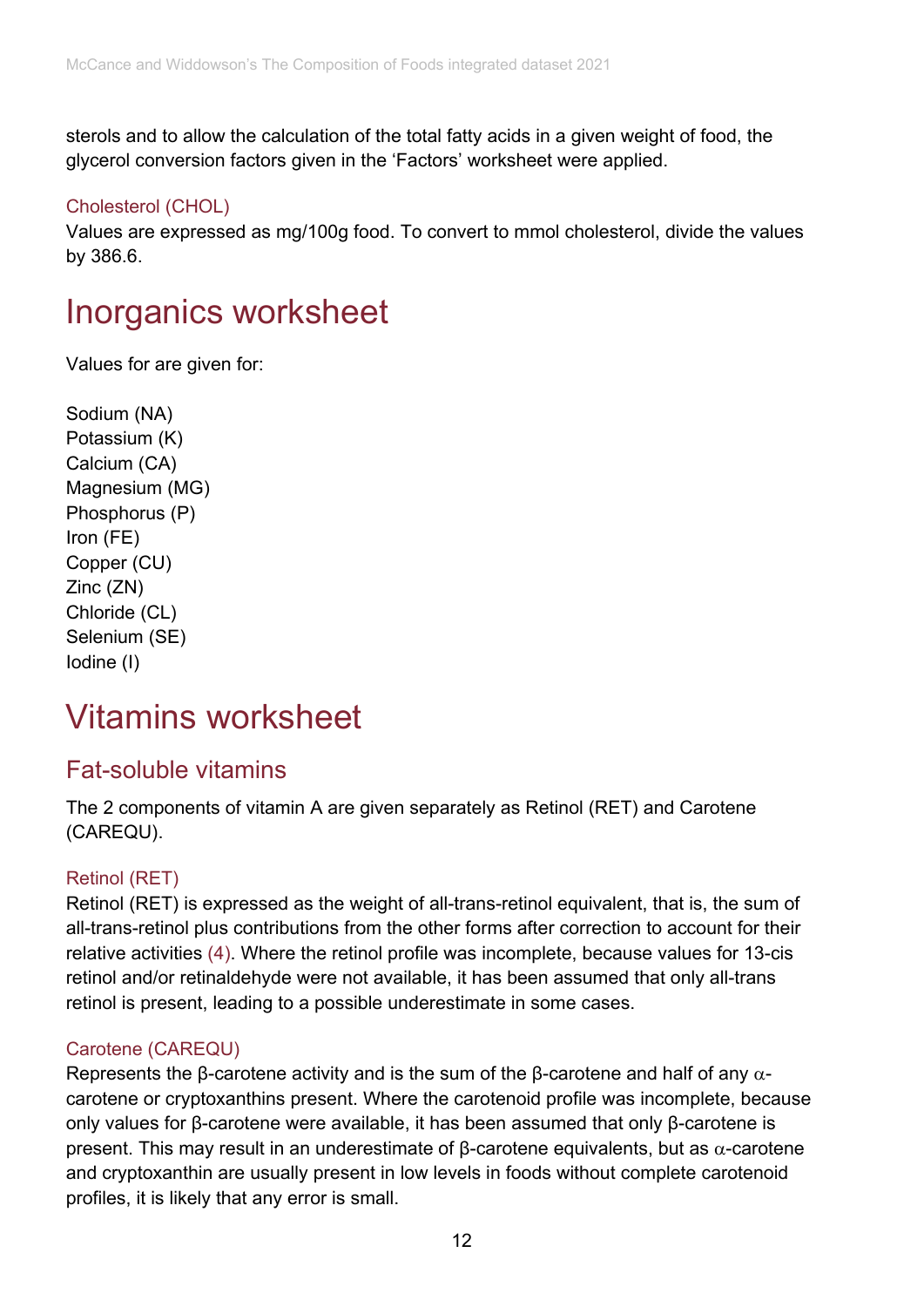## Total retinol equivalent (RETEQU)

The generally accepted relationship is that 6 µg β-carotene or 12 µg of other active carotenoids are equivalent to 1  $\mu$ g of retinol [\(5\),](#page-35-5) that is:

Vitamin A potency as =  $\mu$ g retinol +  $\mu$ g β-carotene equivalent retinol equivalent 6

## Vitamin D (VITD)

Few foods contain vitamin D from intrinsic sources. All those which contain vitamin D naturally are products of animal origin and contain D<sub>3</sub> (cholecalciferol) derived, as in humans, from the action of sunlight on the animal's skin or from its own food. Vitamin  $D_2$ (ergocalciferol) made commercially has the same potency as  $D_3$  in man. Vitamin  $D_2$  and vitamin D<sub>3</sub> are both used to fortify a number of foods.

Meat can contain vitamin  $D_3$  (cholecalciferol) derived from the action of sunlight or, for pigs and poultry, from the feed. Vitamin  $D_3$  in meat may also be present in the form of the more active 25-hydroxy vitamin D3. For meat, meat products, and poultry, therefore, the total vitamin D activity has been taken as the sum of vitamin  $D_3$  (cholecalciferol) and 5 times 25-hydroxy vitamin  $D_3$  (25-hydroxy cholecalciferol), where data are available.

## Vitamin E (α-tocopherol equivalent) (VITE)

Values take into account vitamin E activity using conversion factors [\(6\)](#page-35-6) and are expressed as α-tocopherol equivalents.

## Vitamin K<sub>1</sub> (VITK1) Phylloquinone, the predominant, naturally-occurring, vitamin K in foods.

## Water-soluble vitamins

## Thiamin (THIA)

Values are expressed as thiamine chloride hydrochloride.

Niacin (NIAC)

Values are the sum of nicotinic acid and nicotinamide.

## Tryptophan/60 (TRYP60)

Potential nicotinic acid from the amino acid tryptophan, calculated as tryptophan divided by 60.

## Vitamin B6 (VITB6)

Values are expressed as pyridoxine hydrochloride by microbiological assay, or the sum of the individual forms by HPLC, and expressed as the sum of the total pyridoxine hydrochloride, pyridoxal hydrochloride and pyridoxamine dihydrochloride.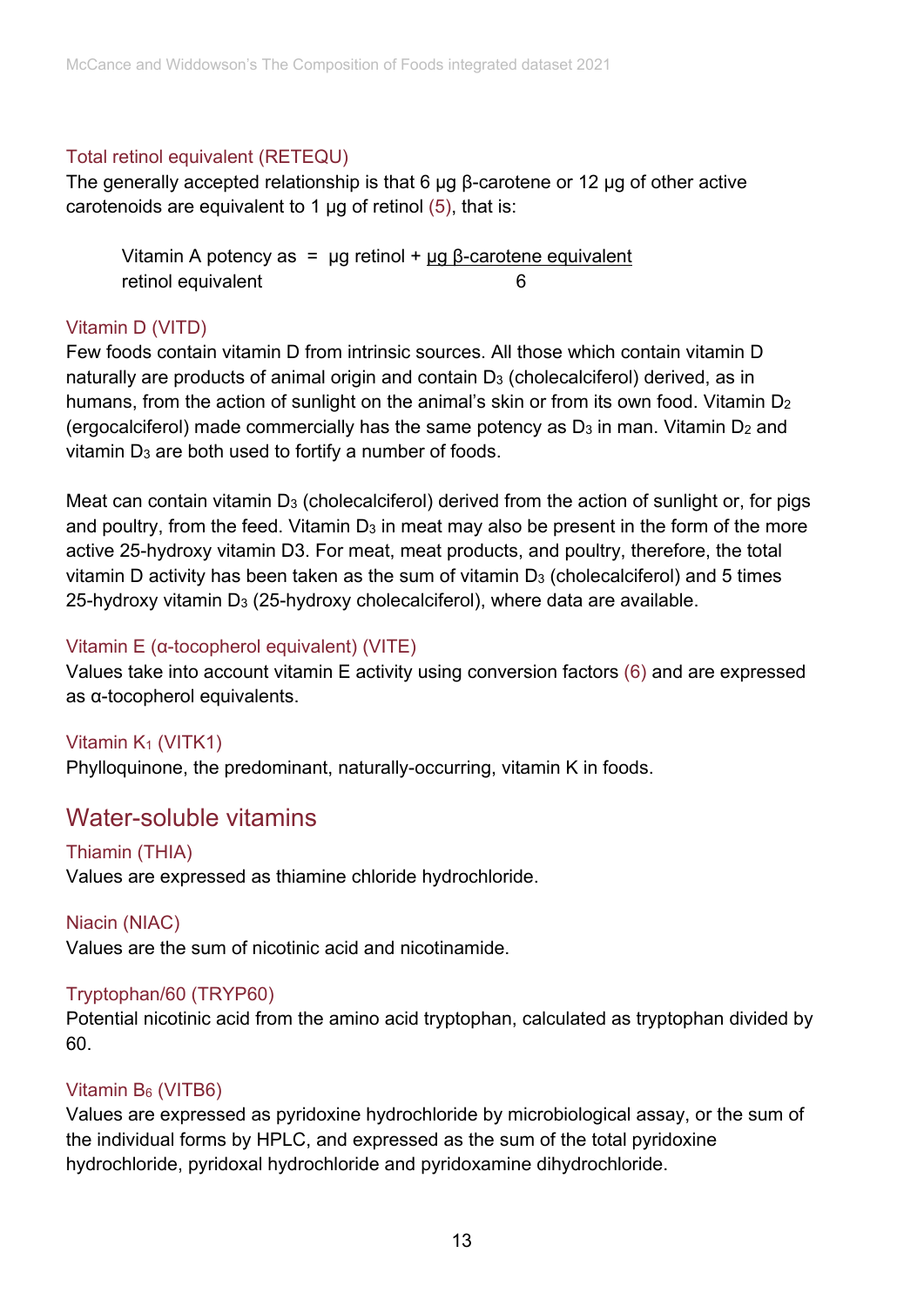## Folate (FOLT)

Values are expressed as total folates measured after deconjugation of the polyglutamyl forms.

## Pantothenate (PANTO)

Values are expressed as calcium D-pantothenate.

## Vitamin C (VITC)

Values include ascorbic acid and dehydroascorbic acids.

# <span id="page-13-0"></span>Vitamin fractions worksheet

Values are given for some foods for vitamers that contribute to retinol equivalents (all-trans retinol, 13-cis-retinol, dehydroretinol and retinaldehyde), carotene equivalents (alphacarotene, beta-carotene and beta-cryptoxanthins), vitamin D (cholecalciferol and 25 hydroxy-vitamin D3) and vitamin E equivalents (alpha, beta, gamma and delta tocopherol and alpha, beta, gamma and delta tocotrienols). In addition, there are some values for lutein, lycopene and 5-methyl folate.

## FATTY ACID worksheets

Worksheets are given containing values for individual fatty acid isomers where these are available. There are worksheets for saturated fatty acids, monounsaturated fatty acids and polyunsaturated fatty acids. Values for total fatty acids are expressed as both g/100g food and also g/100g fatty acid methyl esters. The fat in most foods contains non-fatty acid material such as phospholipids and sterols and to allow the calculation of the total fatty acids in a given weight of food, the glycerol conversion factors given in the 'Factors' worksheet were applied.

## PHYTOSTEROL worksheet

Values are given for some foods for a range of phytosterols including beta-sitosterol, brassicasterol, campesterol, delta-5-avenasterol, delta-7-avenasterol, delta-7-stigmastenol and stigmasterol.

## ORGANIC ACIDS worksheet

Values are given for a few foods for citric acid and malic acid.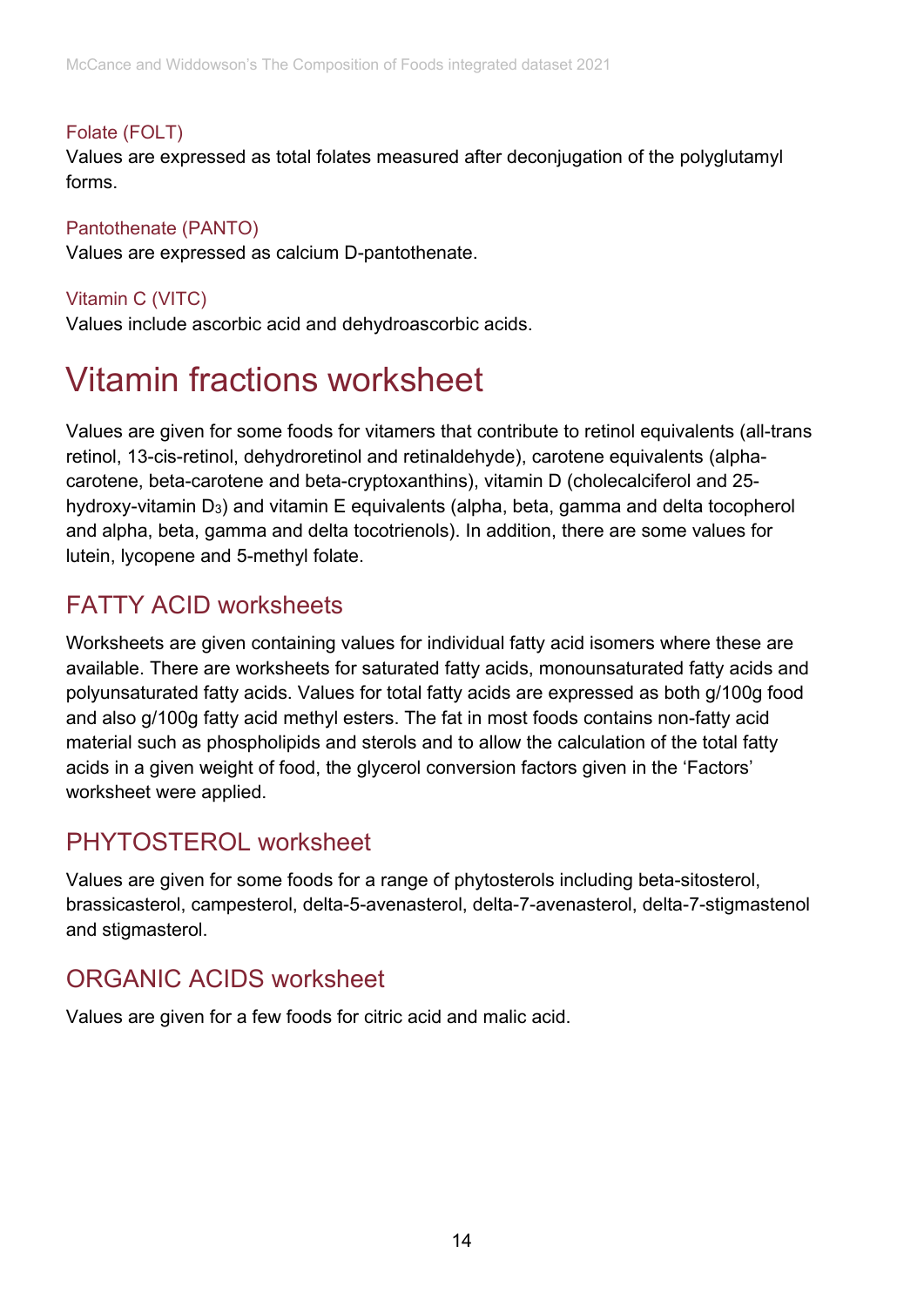# <span id="page-14-0"></span>**Food labelling**

Nutrition information is increasingly being provided on food labels and the nutrition declaration ('back of pack' labelling) has been mandatory on the majority of pre-packed foods since 2016. Values from CoFID may be used to calculate label data.

Food information regulations retained Regulation (EU) No. 1169/2011 brought rules on general and nutrition labelling together into a single regulation (replacing the previous food labelling regulations). Under the regulations (available at: [retained Regulation \(EU\) No 1169/2011,](https://eur01.safelinks.protection.outlook.com/?url=https%3A%2F%2Fwww.legislation.gov.uk%2Feur%2F2011%2F1169%2Fcontents&data=04%7C01%7CNatasha.Powell%40phe.gov.uk%7Cb4635e347d5d4110936808d8e53efbd6%7Cee4e14994a354b2ead475f3cf9de8666%7C0%7C0%7C637511405972561781%7CUnknown%7CTWFpbGZsb3d8eyJWIjoiMC4wLjAwMDAiLCJQIjoiV2luMzIiLCJBTiI6Ik1haWwiLCJXVCI6Mn0%3D%7C1000&sdata=OQ09TtZGsWk5%2FmhUtudw3VL1jbALXrq6P92LwJa9tZQ%3D&reserved=0) 'back of pack' nutrition labelling became mandatory for the majority of pre-packed foods from 13 December 2016.

The mandatory declaration comprises:

energy (kJ, kcal) fat saturates carbohydrate sugars protein salt

Salt is calculated as total sodium content multiplied by 2.5. Supplementary information on other nutrients listed in the Regulation can be provided on a voluntary basis. The additional listed nutrients are: monounsaturates; polyunsaturates; polyols; starch; fibre; and specified minerals and vitamins, present in significant amounts (as defined in the Regulation). If a claim is made for any of these nutrients, or if minerals and/or vitamins are added to a food, then the amount of the respective nutrient(s) must be declared in addition to the mandatory declaration outlined above.

Declared values for nutrients should be average values derived using one or more of the following methods:

- manufacturer's analysis of food
- a calculation from the known or actual average values of the ingredients used in the preparation of the food
- a calculation from generally established and accepted data.

Generally established and accepted data for the UK include values published in CoFID, if the product or its ingredients are similar to those described. Nevertheless, it is important to note the following differences: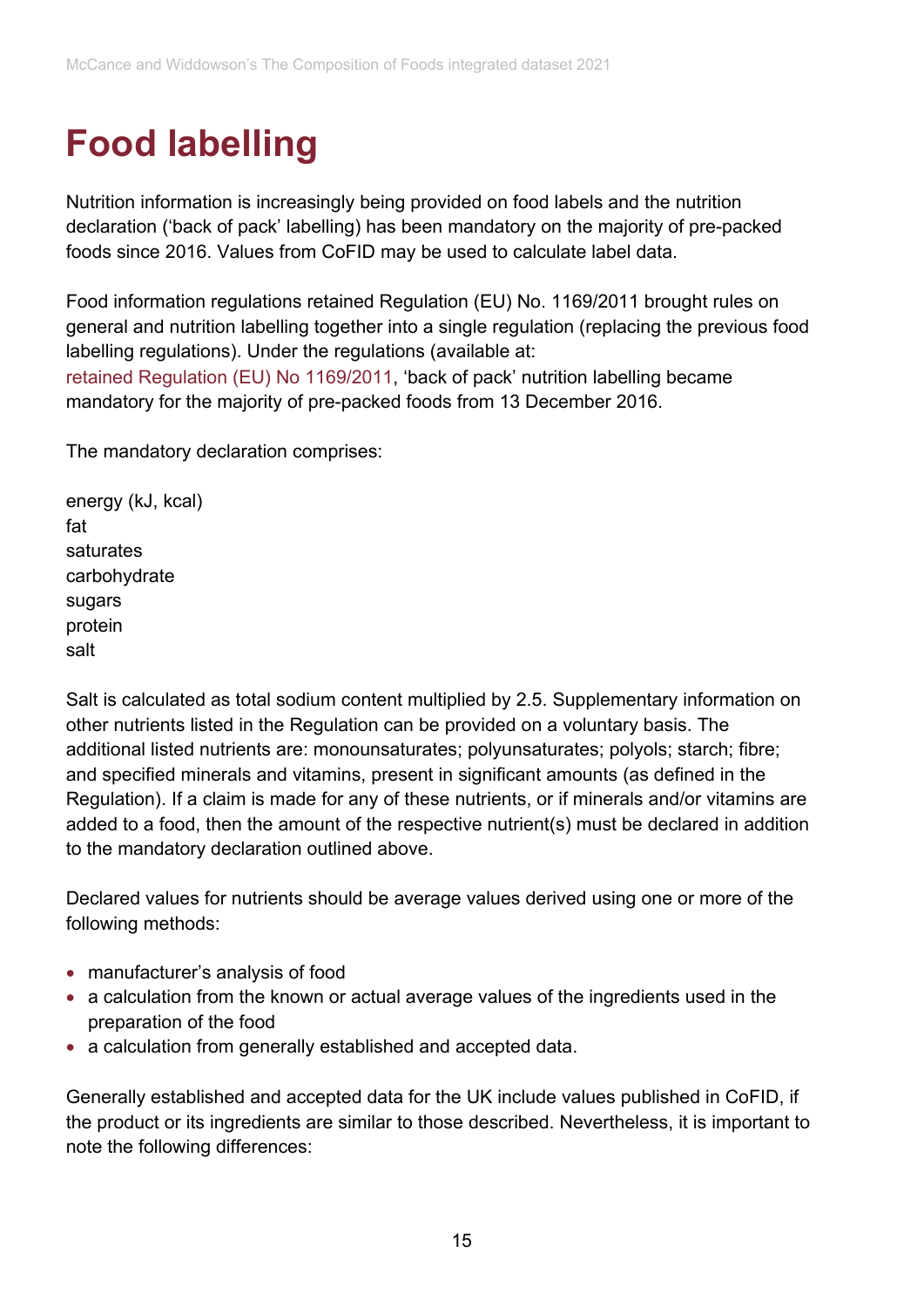- protein should be given as total nitrogen x 6.25 for every food, whereas more specific factors have been used in CoFID
- carbohydrate is to be declared as the weight of the carbohydrates themselves and not their monosaccharide equivalents.

The following factors may be used to convert monosaccharide equivalents from this edition to actual weights:

| Total carbohydrate  | Divide by 1.05 (unless it is known to be mainly<br>starch or mainly oligosaccharide) |
|---------------------|--------------------------------------------------------------------------------------|
| <b>Starch</b>       | Divide by 1.10                                                                       |
| Sucrose and lactose | Divide by 1.05                                                                       |
| Glucose, etc.       | As given                                                                             |

Different factors are to be used to calculate energy values and are shown below:

|                                                       | kcal/g         | kJ/g           |
|-------------------------------------------------------|----------------|----------------|
| Carbohydrate (except polyols), expressed as<br>weight | 4              | 17             |
| Polyols                                               | 2.4            | 10             |
| Protein                                               | $\overline{4}$ | 17             |
| Fat                                                   | 9              | 37             |
| <b>Salatrims</b>                                      | 6              | 25             |
| Alcohol (ethanol)                                     | $\overline{7}$ | 29             |
| Organic acid                                          | 3              | 13             |
| Fibre                                                 | $\overline{2}$ | 8              |
| Erythritol                                            | 0              | $\overline{0}$ |

## <span id="page-15-0"></span>'Front of pack' nutrition labelling

Retained Regulation (EU) No. 1169/2011 allows elements of the mandatory nutrition declaration which are of importance to public health to be repeated on the 'front of pack' in one of the following formats:

- energy value alone
- energy value plus amounts of fat, saturates, sugars and salt.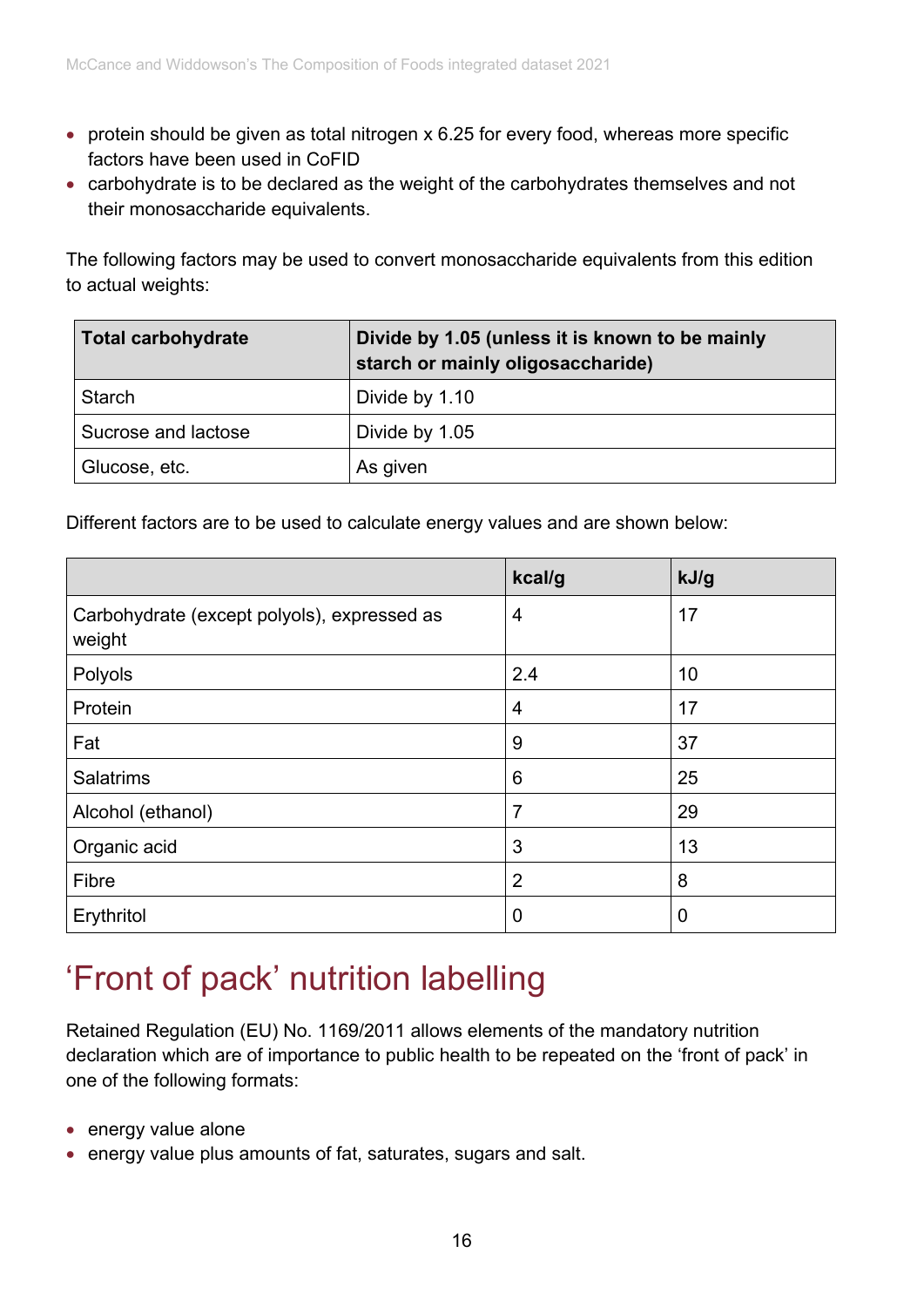You can read [guidance on providing 'front of pack' labelling](http://www.gov.uk/government/publications/front-of-pack-nutrition-labelling-guidance) in line with UK government 2013 recommendation.

## <span id="page-16-0"></span>Tolerances for nutrient values declared on a label

It is widely recognised that it is not possible for foods to always contain the exact quantity of nutrients declared on the label, owing to natural variation, and variations during food production and storage. However, in order to avoid consumers being misled, it is important that the deviation from declared values should be minimal. The Department of Heath and Social Care have produced a [Technical guidance on nutrition labelling](https://assets.publishing.service.gov.uk/government/uploads/system/uploads/attachment_data/file/595961/Nutrition_Technical_Guidance.pdf) which contains information on tolerances, that is, the acceptable differences between the nutrient values declared on a label and those established in the course of official controls by enforcement authorities.This content is based on a [guidance document](https://ec.europa.eu/food/sites/food/files/safety/docs/labelling_nutrition-vitamins_minerals-guidance_tolerances_1212_en.pdf) produced by the European Commission which contains additional information.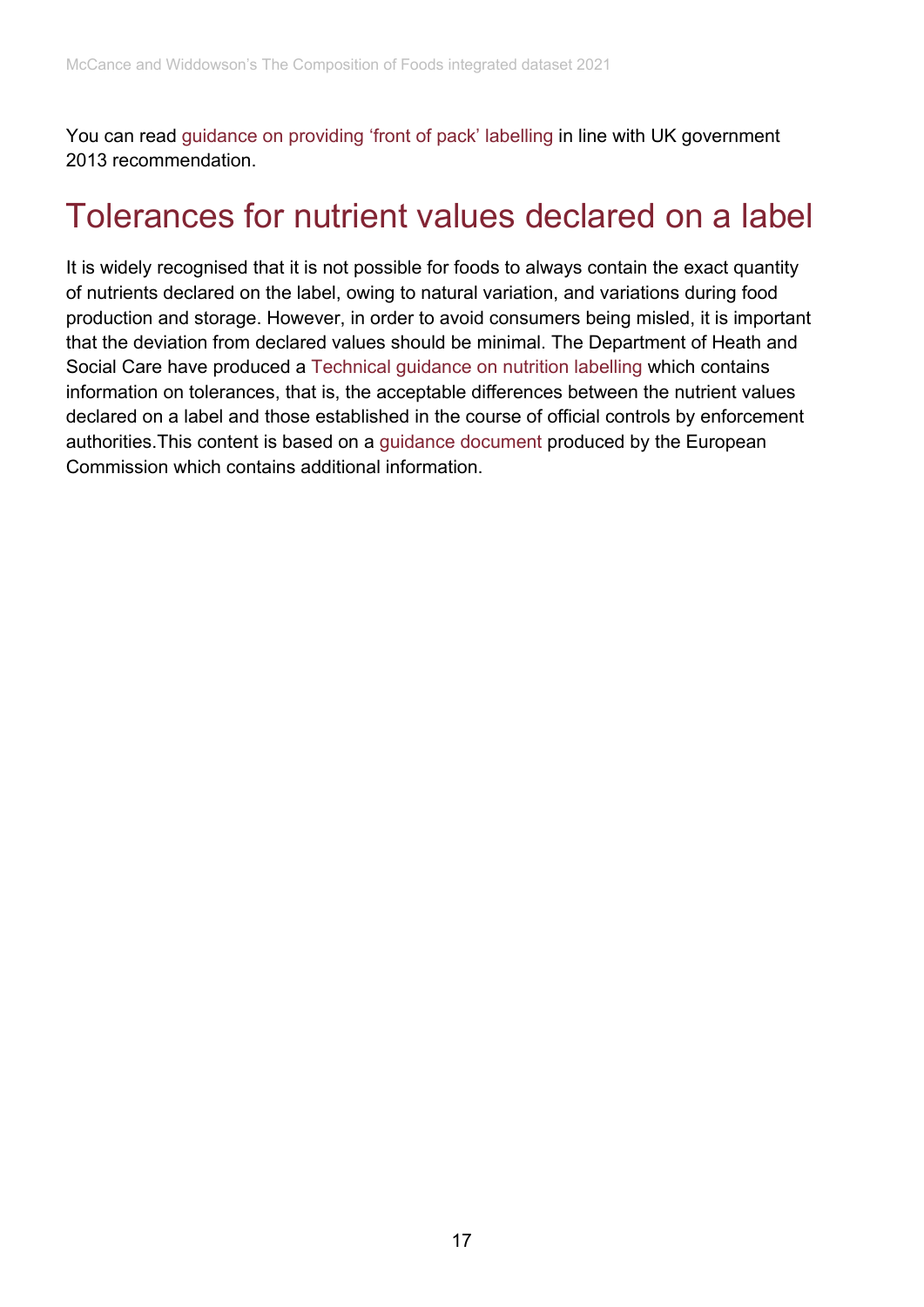# <span id="page-17-0"></span>**Appendices**

# <span id="page-17-1"></span>Appendix A: Main data references

## Publications in 'The Composition of Foods' series

McCance, R.A. and Widdowson, E.M. (1960) The Composition of Foods, 3rd edition. Her Majesty's Stationery Office, London

Paul, A.A. and Southgate, D.A.T. (1978) McCance and Widdowson's The Composition of Foods, 4th edition. Her Majesty's Stationery Office, London

Holland, B., Unwin, I.D. and Buss, D.H. (1988) Cereals and Cereal Products. Third supplement to 4th edition of McCance and Widdowson's The Composition of Foods. The Royal Society of Chemistry, Nottingham

Holland, B., Unwin, I.D. and Buss, D.H. (1989) Milk Products and Eggs. Fourth supplement to 4th edition of McCance and Widdowson's The Composition of Foods. The Royal Society of Chemistry, Cambridge

Holland, B., Unwin, I.D. and Buss, D.H. (1991) Vegetables, Herbs and Spices. Fifth supplement to 4th edition of McCance and Widdowson's The Composition of Foods. The Royal Society of Chemistry, Cambridge

Holland, B., Welch, A.A., Unwin, I.D., Buss, D.H., Paul, A.A. and Southgate, D.A.T. (1991) McCance and Widdowson's The Composition of Foods, 5th edition. The Royal Society of Chemistry, Cambridge

Holland, B., Unwin, I.D. and Buss, D.H. (1992) Fruit and Nuts. First supplement to 5th edition of McCance and Widdowson's The Composition of Foods. The Royal Society of Chemistry, Cambridge

Holland, B., Welch, A.A. and Buss, D.H. (1992) Vegetable Dishes. Second supplement to 5th edition of McCance and Widdowson's The Composition of Foods. The Royal Society of Chemistry, Cambridge

Holland, B., Brown, J. and Buss, D.H. (1993) Fish and Fish Products. Third supplement to 5th edition of McCance and Widdowson's The Composition of Foods. The Royal Society of Chemistry, Cambridge

Chan, W., Brown, J. and Buss, D.H. (1994) Miscellaneous Foods. Fourth supplement to 5th edition of McCance and Widdowson's The Composition of Foods. The Royal Society of Chemistry, Cambridge

Chan, W., Brown, J., Lee, S.M. and Buss, D.H. (1995) Meat, Poultry and Game. Fifth supplement to 5th edition of McCance and Widdowson's The Composition of Foods. The Royal Society of Chemistry, Cambridge

Chan, W., Brown, J., Church, S.M. and Buss, D.H. (1996) Meat Products and Dishes. Sixth supplement to 5th edition of McCance and Widdowson's The Composition of Foods. The Royal Society of Chemistry, Cambridge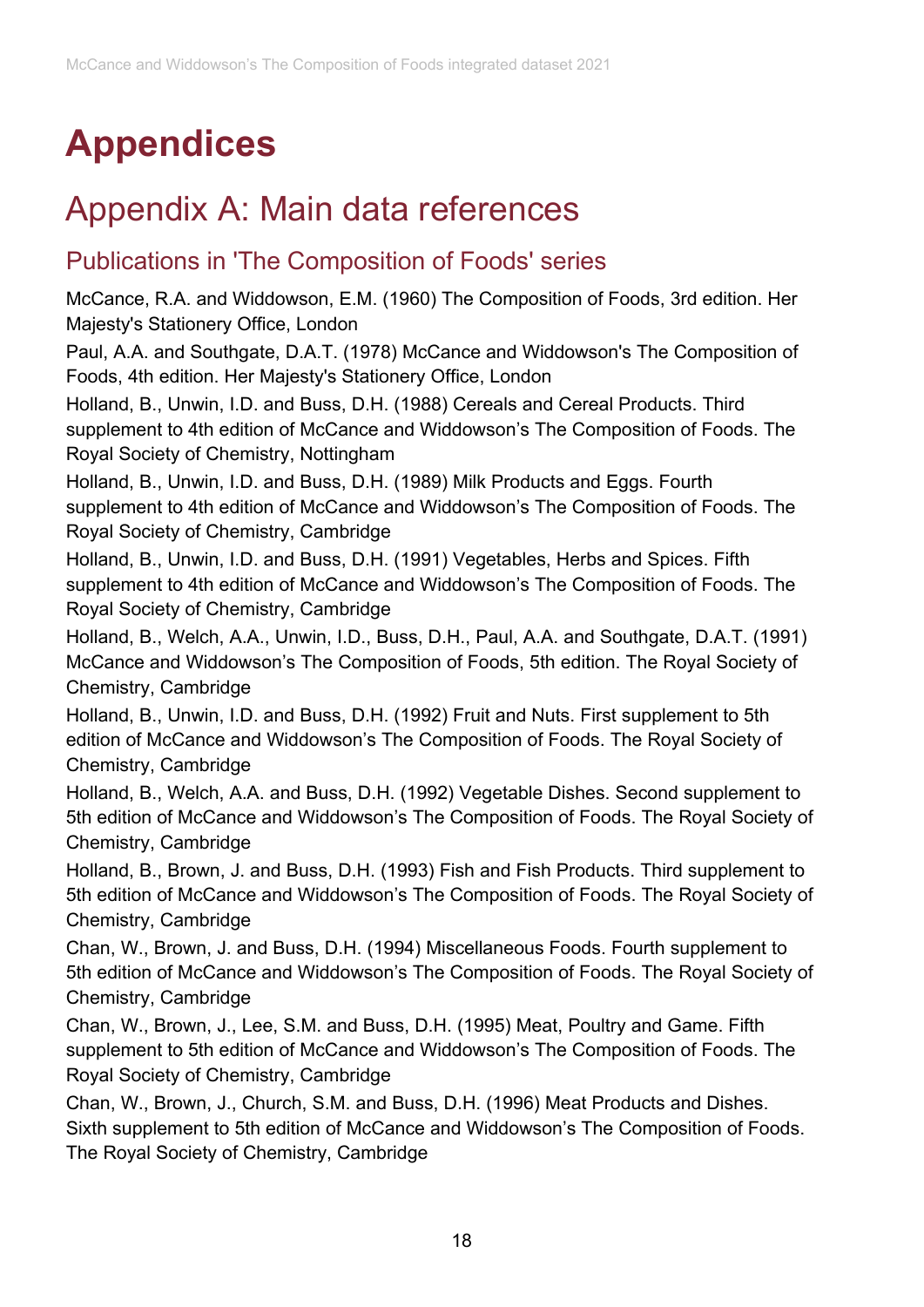Ministry of Agriculture, Fisheries and Food. (1998) Fatty Acids. Seventh supplement to 5th edition of McCance and Widdowson's The Composition of Foods. The Royal Society of Chemistry, Cambridge.

Food Standards Agency (2002) McCance and Widdowson's The Composition of Foods, 6th summary edition. The Royal Society of Chemistry, Cambridge

Finglas P.M, Roe M.A., Pinchen H.M, Berry R., Church S.M., Dodhia S.K., Farron-Wilson M. and Swan G. (2015) McCance and Widdowson's The Composition of Foods, Seventh summary edition. The Royal Society of Chemistry, Cambridge

Composition of Foods Integrated Dataset (2008)

[http://tna.europarchive.org/20110116113217/http://www.food.gov.uk/science/dietarysurvey](http://tna.europarchive.org/20110116113217/http:/www.food.gov.uk/science/dietarysurveys/dietsurveys/) [s/dietsurveys/](http://tna.europarchive.org/20110116113217/http:/www.food.gov.uk/science/dietarysurveys/dietsurveys/)

Composition of Foods Integrated Dataset (2015)

Composition of Foods Integrated Dataset (2019)

[Composition of foods integrated dataset \(CoFID\)](https://www.gov.uk/government/publications/composition-of-foods-integrated-dataset-cofid)

## Analytical reports

Laboratory of the Government Chemist (1982-1983) Carcase meat and offal survey Laboratory of the Government Chemist (1983-1984) Alcoholic beverages, soft drinks and tea and coffee survey

Laboratory of the Government Chemist (1983-1984) Poultry and game surveys Laboratory of the Government Chemist (1984) The nutritional composition of fruit juice Institute of Food Research (1984-1987) The nutritional composition of retail vegetables in the UK

Laboratory of the Government Chemist (1985) Canned and other processed vegetable products survey

Laboratory of the Government Chemist (1985) Frozen vegetable survey Laboratory of the Government Chemist (1985-1986) Nutritional composition of fruit products

Laboratory of the Government Chemist (1985-1986) Nutritional composition of fresh fruit Laboratory of the Government Chemist (1986-1987) Fish and fish products

Laboratory of the Government Chemist (1989) Dairy products and eggs

Laboratory of the Government Chemist (1989-1990) Fruit and vegetables

Laboratory of the Government Chemist (1990-1991) Analytical survey of meat products

Laboratory of the Government Chemist (1992) Analytical survey of confectionery items

Laboratory of the Government Chemist (1992) Nutritional analysis of foods for pre-school children

Leatherhead Food R.A. (1992) Nutrient analysis of miscellaneous foods

Laboratory of the Government Chemist (1992-1993) Nutrient analysis of carcase beef Laboratory of the Government Chemist (1992-1993) Nutrient analysis of retail cuts of pork Leatherhead Food R.A. (1993) Nutritional analysis of soft drinks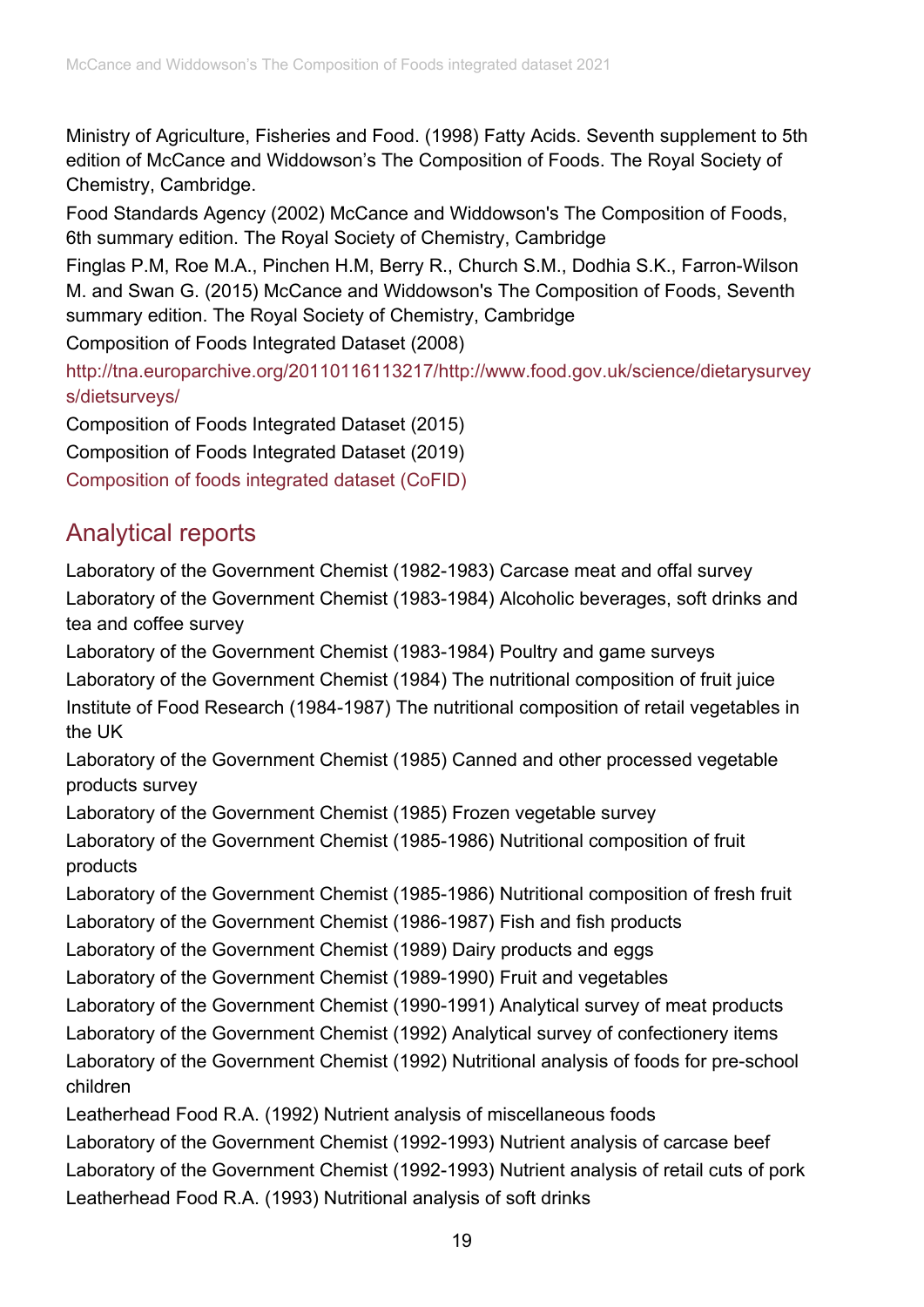Laboratory of the Government Chemist (1993) Survey of the Nutritional Composition of savoury snacks and nuts

RHM Research and Engineering Ltd (1993) Fatty acids in foods

Laboratory of the Government Chemist (1993-1994) Nutrient analysis of retail cuts of bacon

Laboratory of the Government Chemist (1993-1994) Nutrient analysis of retail cuts of lamb Laboratory of the Government Chemist (1994) Analysis of assorted foods

Laboratory of the Government Chemist (1994) Nutrient analysis of foods important in elderly people

Laboratory of the Government Chemist (1994-1995) Nutrient analysis of chicken and turkey

Laboratory of the Government Chemist (1994-1995) Nutritional analysis of meat and poultry products

Laboratory of the Government Chemist (1995) Added folic acid in supplements and fortified foods

Laboratory of the Government Chemist (1995) Nutrient analysis of foods commonly consumed by schoolchildren

RHM Technology (1995) Nutrient analysis of pizzas

RHM Technology (1995) Nutrient analysis of selected foods

ADAS Laboratory Services (1995-1996) Nutrient analysis of pasteurised liquid milk

Laboratory of the Government Chemist (1996) Individual folates in foodstuffs

Aspland and James Ltd (1997) Nutrient analysis of ethnic takeaway foods

Laboratory of the Government Chemist (1997) Determination of 25-OH vitamin D in selected foodstuffs

Laboratory of the Government Chemist (1997) Determination of cis carotenoids in foodstuffs

Laboratory of the Government Chemist (1997) The determination of different forms of iron in foodstuffs

RHM Technology (1997) Nutrient analysis of manufactured foods for vegetarians Laboratory of Government Chemist (1998) Nutrient analysis of 'other' milk and cream

Campden and Chorleywood Food Research Association (1998) Nutrient analysis of yoghurts, fromage frais and chilled desserts

Laboratory of the Government Chemist (1999) Nutrient analysis of bread and morning goods

Laboratory of the Government Chemist (1999) Nutrient analysis of cheese

ADAS Laboratories (1999) Nutrient analysis of ice creams and desserts

Campden and Chorleywood Food Research Association (2003) Programme of minisurveys: survey of sausages

Direct Laboratories (2003) Nutrient analysis catch up project

Laboratory of the Government Chemist (2004) Nutrient analysis of pasta and pasta sauces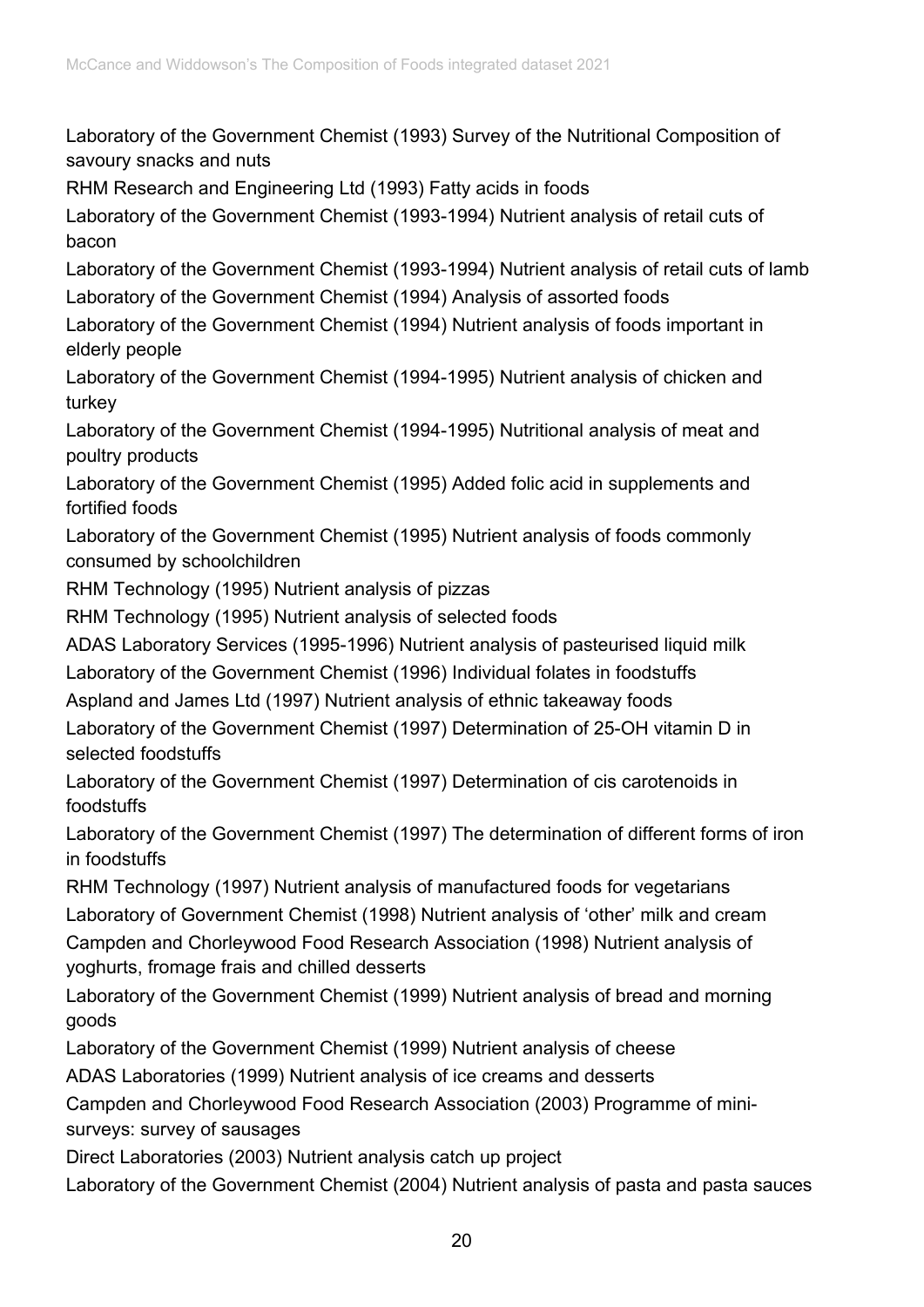Laboratory of the Government Chemist (2004) Nutrient survey of breakfast cereals Laboratory of the Government Chemist (2005) Nutrient survey of flours and grains University of Leeds (2007) Nutritional analysis of commonly consumed South Asian foods in the UK

Department of Health (2011) Nutrient analysis survey of biscuits, buns, cakes and pastries Department of Health (2012) Nutrient analysis of eggs

Department of Health (2013) Nutrient analysis of a range of processed foods with particular reference to trans fatty acids, revised version

Department of Health (2013) Nutrient analysis of fish and fish products

Department of Health (2013) Nutrient analysis of fruit and vegetables

Public Health England (2015) Nutrient analysis of fruit and vegetables

QIB Extra (2020) Report on nutrient analysis of key cuts of pork

## Scientific literature

Bolton-Smith, C., Price, R.J.G., Fenton, S.T., Harrington, D.J. and Shearer, M.J. (2000) Compilation of a provisional UK database for the phylloquinone (vitamin K1) content of foods. Br. J. Nutr. 83, 389-399

Caribbean Food and Nutrition Institute (1974) Food composition tables for use in the English speaking Caribbean. Unwin Brothers, Woking

Cashel, K., English, R. and Lewis, J. (1989) Composition of Foods, Australia. Volume 1. Department of Community Services and Health, Canberra

Chughtai, M.I.D. and Khan, A. (1960) Nutritive value of food-stuffs and planning of satisfactory diets in Pakistan, Part 1. Composition of raw food-stuffs, Punjab University Press, Lahore

Cutrufelli, R. and Matthews, R.H. (1986) Composition of foods: beverages, raw, processed and prepared. Agriculture Handbook No. 8-14, US Department of Agriculture, Washington DC

Cutrufelli, R. and Pehrsson, P.R. (1991) Composition of foods: snacks and sweets, raw, processed and prepared. Agriculture Handbook No. 8-19, US Department of Agriculture, Washington DC

Department of Health and Social Security (1977) The composition of mature human milk. Report on Health and Social Subjects No 12, HMSO, London

Department of Health (1991) Dietary reference values for food energy and nutrients for the United Kingdom. Report on Health and Social Subjects No. 41, HMSO, London

Exler, J. (1987) Composition of foods: finfish and shellfish products, raw, processed and prepared, Agriculture Handbook No 8-15, US Department of Agriculture, Washington DC Gebhardt, S.E., Cutrufelli, R. and Matthews, R.H. (1982) Composition of foods: fruits and fruit juices, raw, processed and prepared, Agriculture Handbook No 8-9, US Department of Agriculture, Washington DC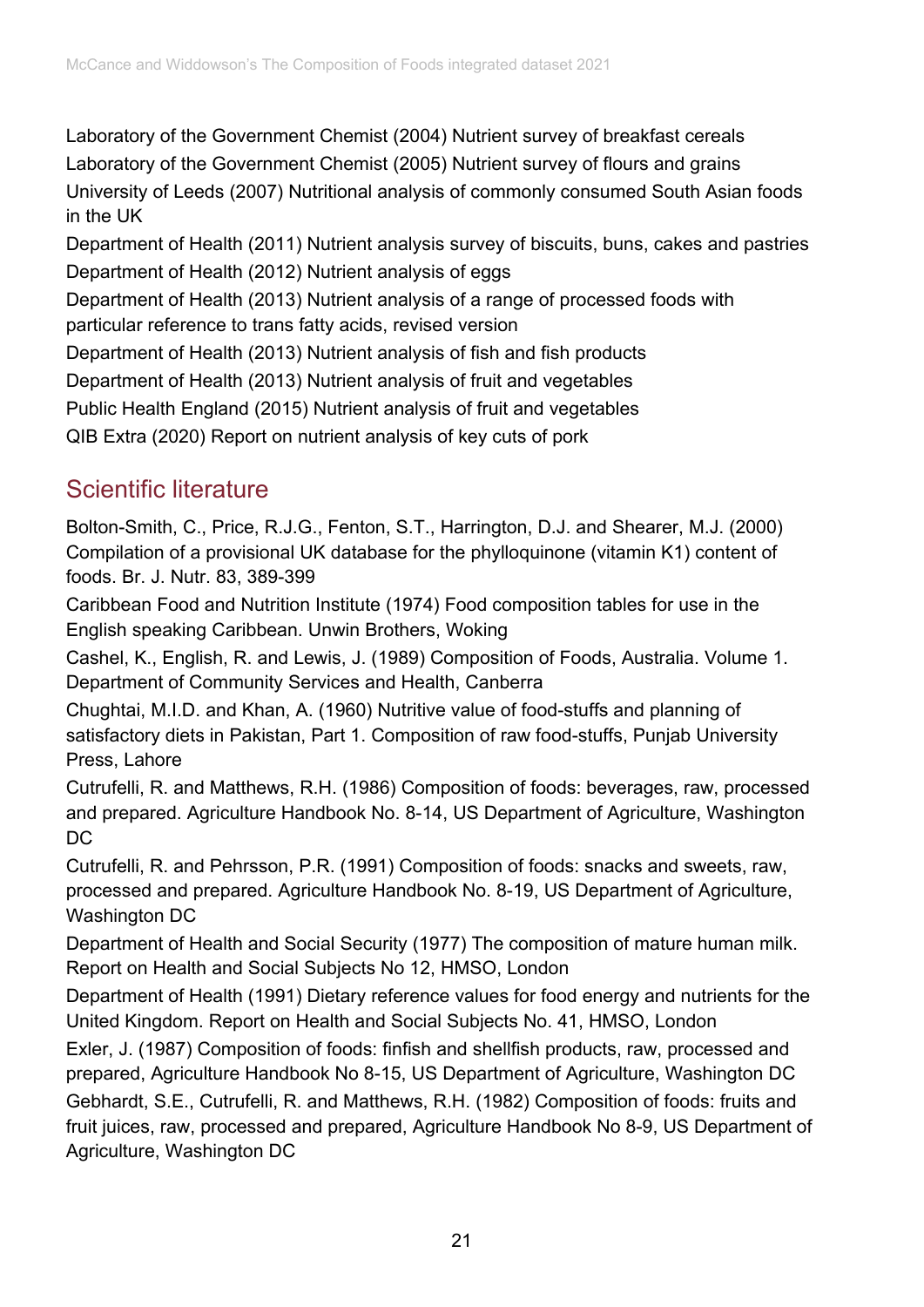Gopalan, C., Rama Sastri, B.V. and Balasubramanian, S.C. (1980) Nutritive value of Indian foods, National Institute of Nutrition, Indian Council of Medical Research, Hyderabad

Haytowitz, D.B. and Matthews, R.H. (1986) Composition of foods: legumes and legume products, raw, processed and prepared. Agriculture Handbook No. 8-11, US Department of Agriculture, Washington DC

Lewis, J. and English, R. (1990) Composition of foods, Australia. Volume 5, nuts and legumes, beverages, miscellaneous foods. Department of Community Services and Health, Canberra

Marsh, A.C., Moss, M.K. and Murphy, E.W. (1977) Composition of foods: spices and herbs, raw, processed and prepared. Agriculture Handbook No. 8-2, US Department of Agriculture, Washington, Washington DC

McCarthy, M.A. and Matthews, R.H. (1984) Composition of foods: nut and seed products, raw, processed and prepared. Agriculture Handbook No. 8-12, US Department of Agriculture, Washington DC

Polacchi, W., McHargue, J.S. and Perloff, B.P. (1982) Food composition tables for the near east, Food and Agriculture Organization of the United Nations, Rome

Posati, L.P. and Orr, M.L. (1976) Composition of foods, dairy and egg products, raw, processed and prepared, Agriculture Handbook No. 8-1, US Department of Agriculture, Washington DC

U.S. Department of Agriculture, Agricultural Research Service. (2013) USDA National Nutrient Database for Standard Reference, Release 26. [Nutrient Data Laboratory Home](http://www.ars.usda.gov/ba/bhnrc/ndl)  [Page](http://www.ars.usda.gov/ba/bhnrc/ndl)

Visser, F.R. and Burrows, J.K. (1983) Composition of New Zealand foods. 1, characteristic fruits and vegetables. DSIR Bulletin 235, New Zealand Department of Scientific and industrial Research, Wellington

Wharton, P.A., Eaton, P.M. and Day, K.C. (1983) Sorrento Asian food tables: food tables, recipes and customs of mothers attending Sorrento Maternity Hospital, Birmingham, England. Hum. Nutr. Appli. Nutr., 37A, 378-402

Wu Leung, W.T., Butrum, R.R., Chang, F.H., Narayama Rao, M. and Polacchi, W. (1972) Food composition table for use in East Asia, Food and Agriculture Organization and US Department of Health, Education and Welfare, Bethesda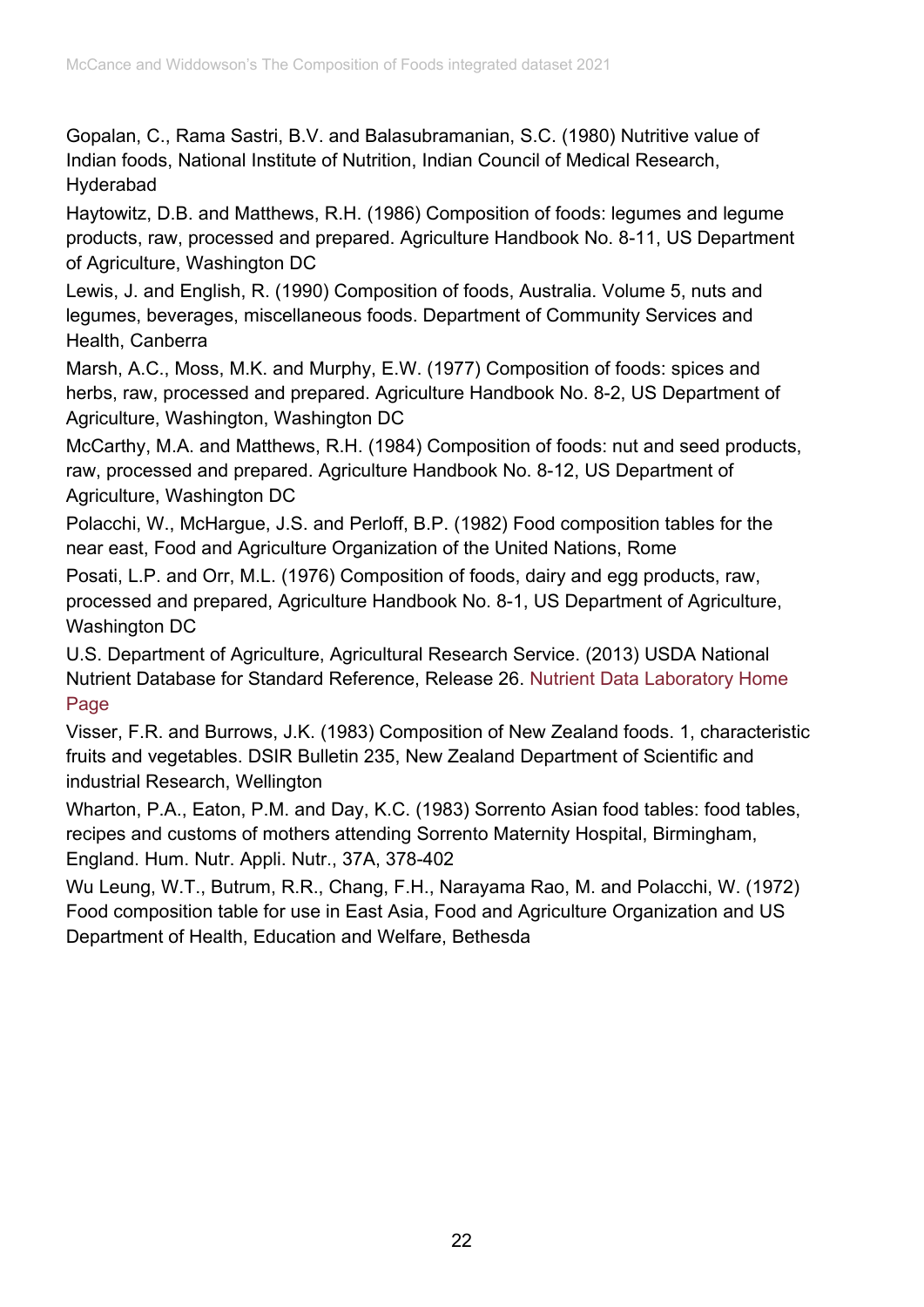# <span id="page-22-0"></span>Appendix B: Food sub-group codes

| Cereals and cereal products   | A          |
|-------------------------------|------------|
| Flours, grains and starches   | AA         |
| Sandwiches                    | AB         |
| <b>Rice</b>                   | <b>AC</b>  |
| Pasta                         | <b>AD</b>  |
| Pizzas                        | <b>AE</b>  |
| <b>Breads</b>                 | <b>AF</b>  |
| <b>Rolls</b>                  | AG         |
| <b>Breakfast cereals</b>      | AI         |
| Infant cereal foods           | <b>AK</b>  |
| <b>Biscuits</b>               | AM         |
| Cakes                         | AN         |
| Pastry                        | <b>AO</b>  |
| <b>Buns and pastries</b>      | AP         |
| Puddings                      | AS         |
| <b>Savouries</b>              | AT         |
| Milk and milk products        | B          |
| Cows milk                     | BA         |
| <b>Breakfast milk</b>         | <b>BAB</b> |
| <b>Skimmed milk</b>           | <b>BAE</b> |
| Semi-skimmed milk             | <b>BAH</b> |
| Whole milk                    | <b>BAK</b> |
| <b>Channel Island milk</b>    | <b>BAN</b> |
| Processed milks               | <b>BAR</b> |
| Other milks                   | <b>BC</b>  |
| Infant formulas               | <b>BF</b>  |
| Whey-based modified milks     | <b>BFD</b> |
| Non-whey-based modified milks | <b>BFG</b> |
| Soya-based modified milks     | <b>BFJ</b> |
| Follow-on formulas            | <b>BFP</b> |
| Milk-based drinks             | BH         |
| Creams                        | <b>BJ</b>  |
| Fresh creams (pasteurised)    | <b>BJC</b> |
| Frozen creams (pasteurised)   | <b>BJF</b> |
| <b>Sterilised creams</b>      | <b>BJL</b> |
| <b>UHT</b> creams             | <b>BJP</b> |
| Imitation creams              | <b>BJS</b> |
| <b>Cheeses</b>                | BL         |
| Yogurts                       | <b>BN</b>  |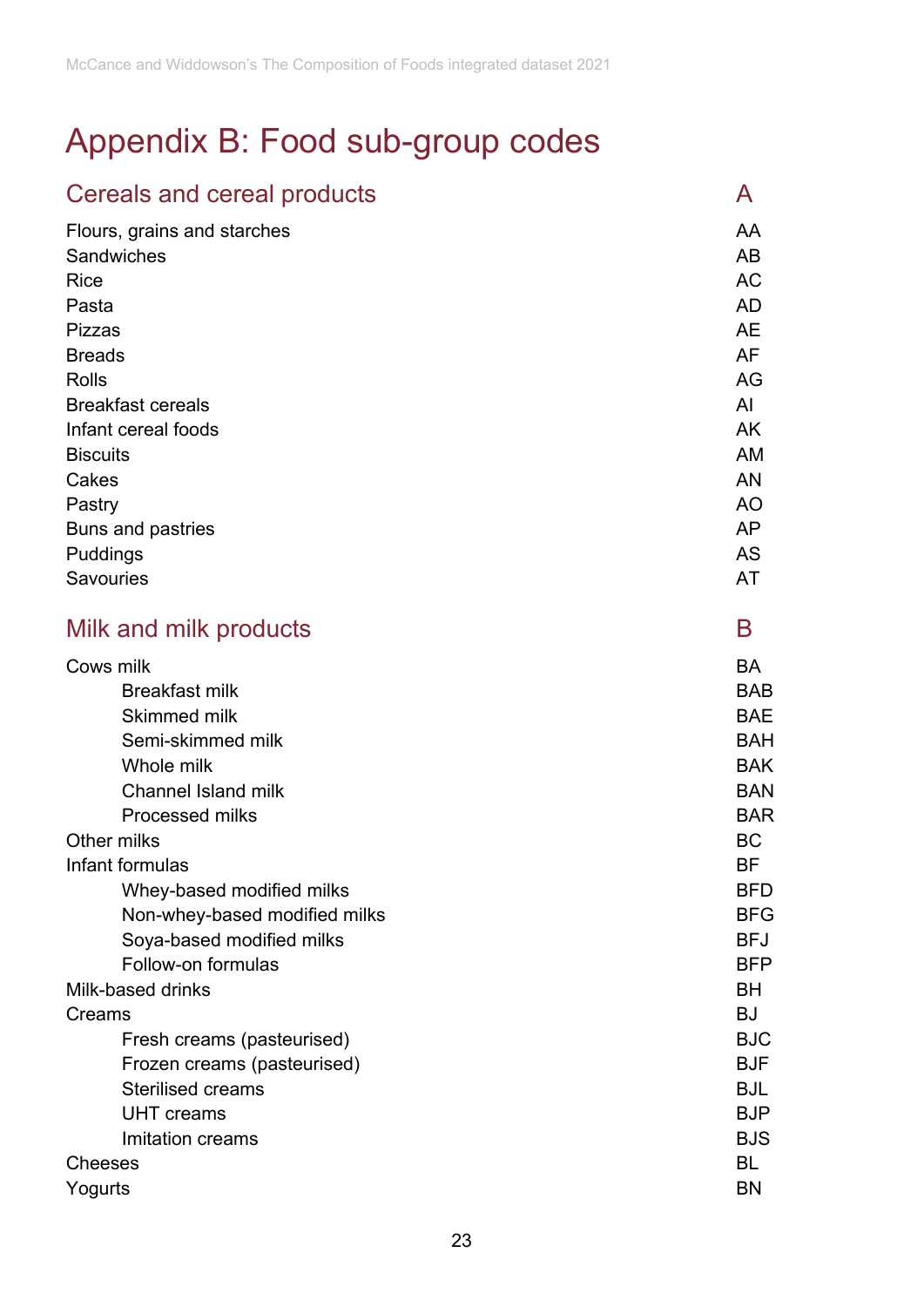| Whole milk yogurts            | <b>BNE</b> |
|-------------------------------|------------|
| Low fat yogurts               | <b>BNH</b> |
| Other yogurts                 | <b>BNS</b> |
| Ice creams                    | <b>BP</b>  |
| Puddings and chilled desserts | <b>BR</b>  |
| Savoury dishes and sauces     | <b>BV</b>  |
| <b>Eggs</b>                   | C          |
| Eggs                          | <b>CA</b>  |
| Egg dishes                    | <b>CD</b>  |
| Savoury egg dishes            | <b>CDE</b> |
| Sweet egg dishes              | <b>CDH</b> |
| Vegetables                    | D          |
| Potatoes                      | <b>DA</b>  |
| Early potatoes                | <b>DAE</b> |
| Main crop potatoes            | <b>DAM</b> |
| Chipped old potatoes          | <b>DAP</b> |
| Potato products               | <b>DAR</b> |
| <b>Beans and lentils</b>      | <b>DB</b>  |
| Peas                          | DF         |
| Vegetables, general           | DG         |
| Vegetables, dried             | DI         |
| Vegetable dishes              | <b>DR</b>  |
| <b>Fruit</b>                  | F          |
| Fruit, general                | FA         |
| Fruit juices                  | <b>FC</b>  |
| <b>Nuts and seeds</b>         | G          |
| Nuts and seeds, general       | GA         |
| Herbs and spices              | н          |
| Fish and fish products        | J          |
| White fish                    | <b>JA</b>  |
| <b>Fatty fish</b>             | <b>JC</b>  |
| Crustacea                     | <b>JK</b>  |
| <b>Molluscs</b>               | <b>JM</b>  |
| Fish products and dishes      | <b>JR</b>  |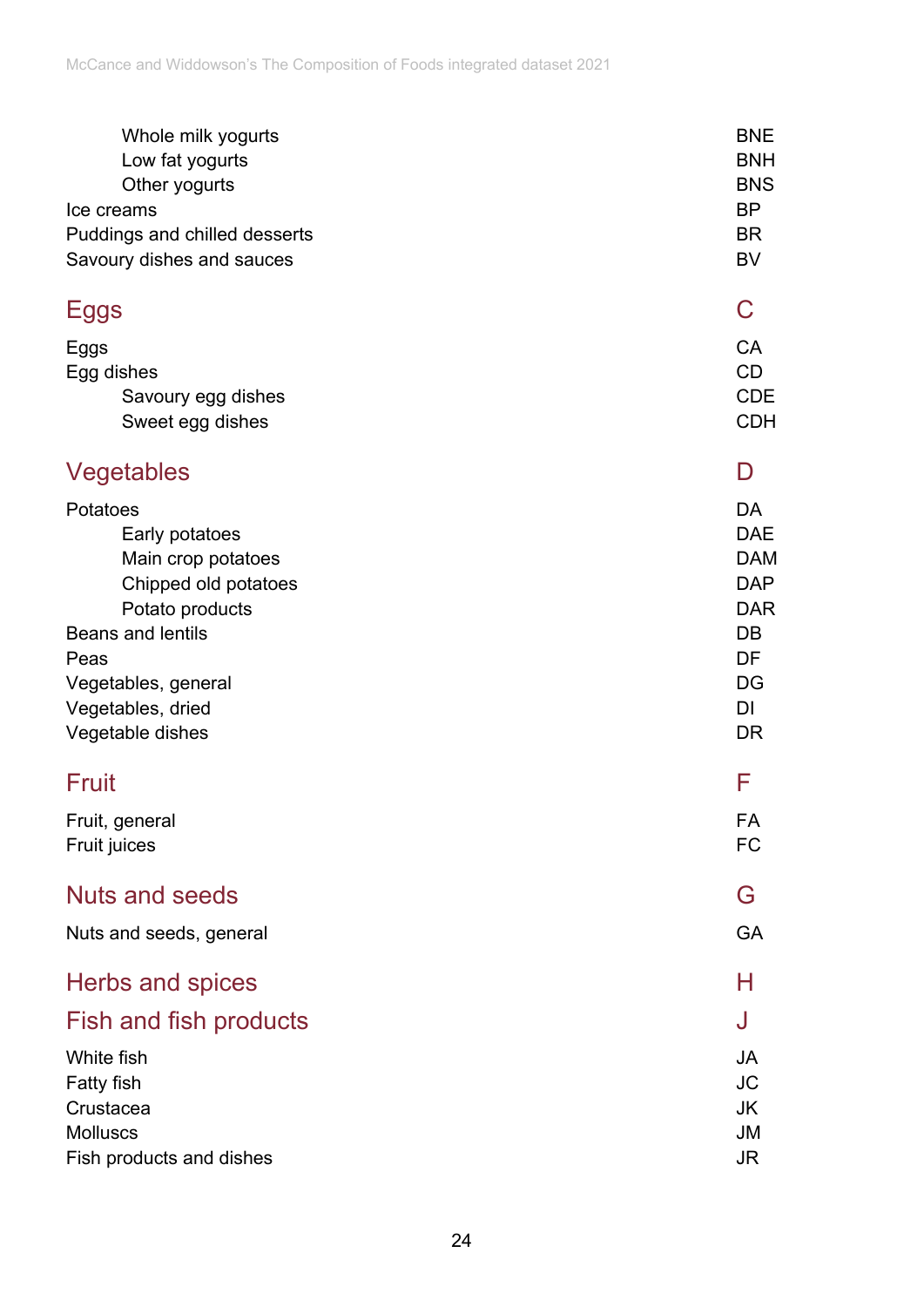## Meat and meat products Meat and meat products

| Meat                                    | МA             |
|-----------------------------------------|----------------|
| <b>Bacon</b>                            | <b>MAA</b>     |
| <b>Beef</b>                             | <b>MAC</b>     |
| Lamb                                    | <b>MAE</b>     |
| Pork                                    | <b>MAG</b>     |
| Veal                                    | MAI            |
| Poultry                                 | МC             |
| Chicken                                 | <b>MCA</b>     |
| <b>Duck</b>                             | <b>MCC</b>     |
| Goose                                   | <b>MCE</b>     |
| Grouse                                  | <b>MCG</b>     |
| Partridge                               | <b>MCI</b>     |
| Pheasant                                | <b>MCK</b>     |
| Pigeon                                  | <b>MCM</b>     |
| Turkey                                  | <b>MCO</b>     |
| Game                                    | ME             |
| Hare                                    | <b>MEA</b>     |
| Rabbit                                  | <b>MEC</b>     |
| Venison                                 | <b>MEE</b>     |
| Offal                                   | MG             |
| <b>Burgers and grillsteaks</b>          | <b>MBG</b>     |
| Meat products                           | MI             |
| Other meat products                     | <b>MIG</b>     |
| Meat dishes                             | <b>MR</b>      |
| <b>Fats and oils</b>                    | $\overline{C}$ |
| Spreading fats                          | <b>OA</b>      |
| Animal fats                             | <b>OB</b>      |
| Oils                                    | <b>OC</b>      |
| Non-animal fats                         | <b>OE</b>      |
| Cooking fats                            | OF             |
|                                         |                |
| <b>Beverages</b>                        | P              |
| Powdered drinks, essences and infusions | <b>PA</b>      |
| Powdered drinks and essences            | <b>PAA</b>     |
| <b>Infusions</b>                        |                |
| Soft drinks                             | <b>PC</b>      |
| <b>Carbonated drinks</b>                | <b>PCA</b>     |
| Squash and cordials                     | <b>PCC</b>     |
| Juices                                  | <b>PE</b>      |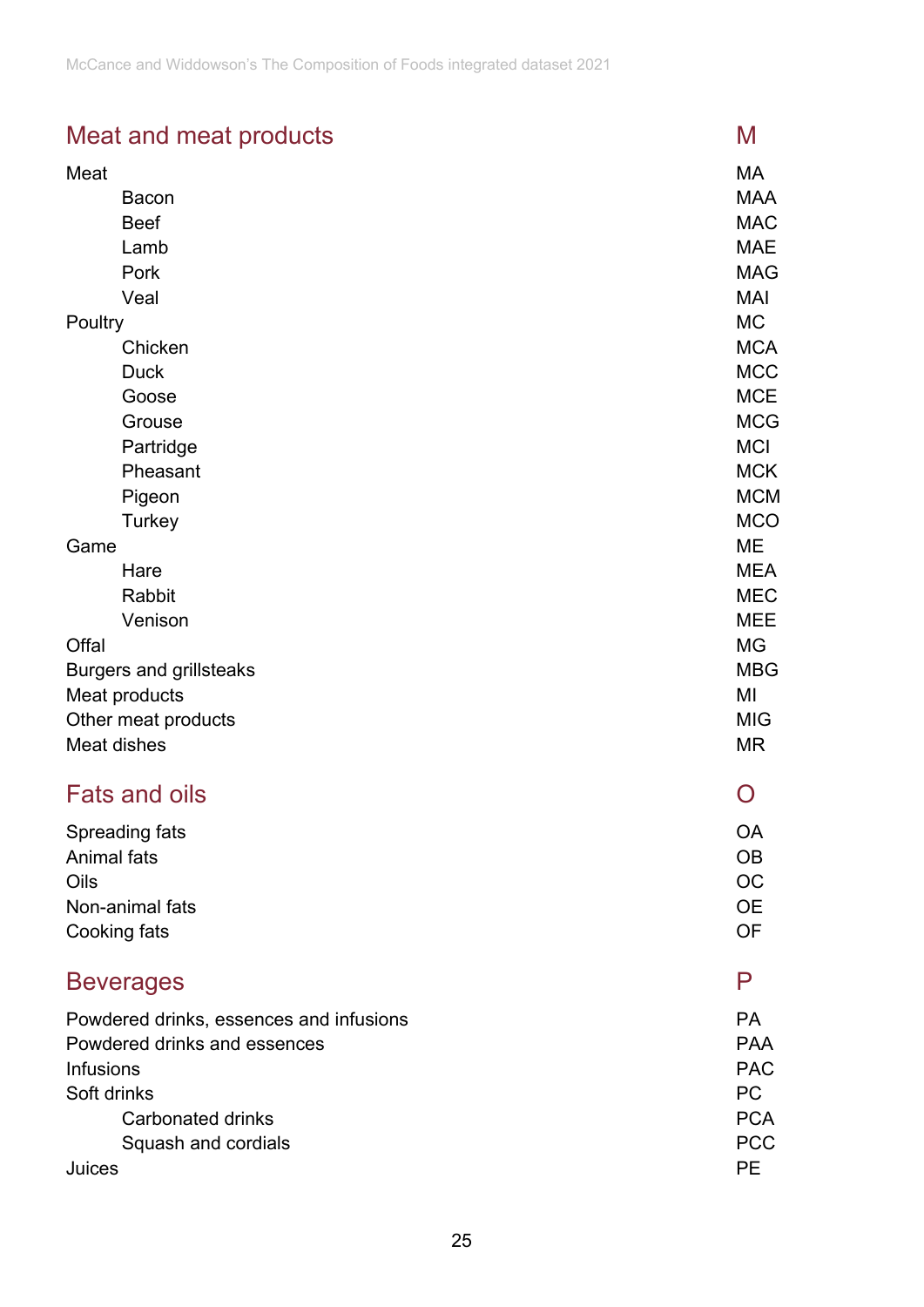| Alcoholic beverages                   | Q          |
|---------------------------------------|------------|
| <b>Beers</b>                          | QA         |
| Ciders                                | QC         |
| Wines                                 | QE         |
| <b>Fortified wines</b>                | QF         |
| Vermouths                             | QG         |
| Liqueurs                              | QI         |
| <b>Spirits</b>                        | QK         |
| Sugars, preserves and snacks          | S          |
| Sugars, syrups and preserves          | <b>SC</b>  |
| Confectionery                         | <b>SE</b>  |
| Chocolate confectionery               | <b>SEA</b> |
| Non-chocolate confectionery           | <b>SEC</b> |
| Savoury snacks                        | <b>SN</b>  |
| Potato-based snacks                   | <b>SNA</b> |
| Potato and mixed cereal snacks        | <b>SNB</b> |
| Non-potato snacks                     | <b>SNC</b> |
| Soups, sauces and miscellaneous foods | W          |
| Soups                                 | <b>WA</b>  |
| Homemade soups                        | <b>WAA</b> |
| Canned soups                          | <b>WAC</b> |
| Packet soups                          | <b>WAE</b> |
| <b>Sauces</b>                         | WC.        |
| Dairy sauces                          | <b>WCD</b> |
| Salad sauces, dressings and pickles   | <b>WCG</b> |
| Non-salad sauces                      | <b>WCN</b> |
| Pickles and chutneys                  | <b>WE</b>  |
| Miscellaneous foods                   | <b>WY</b>  |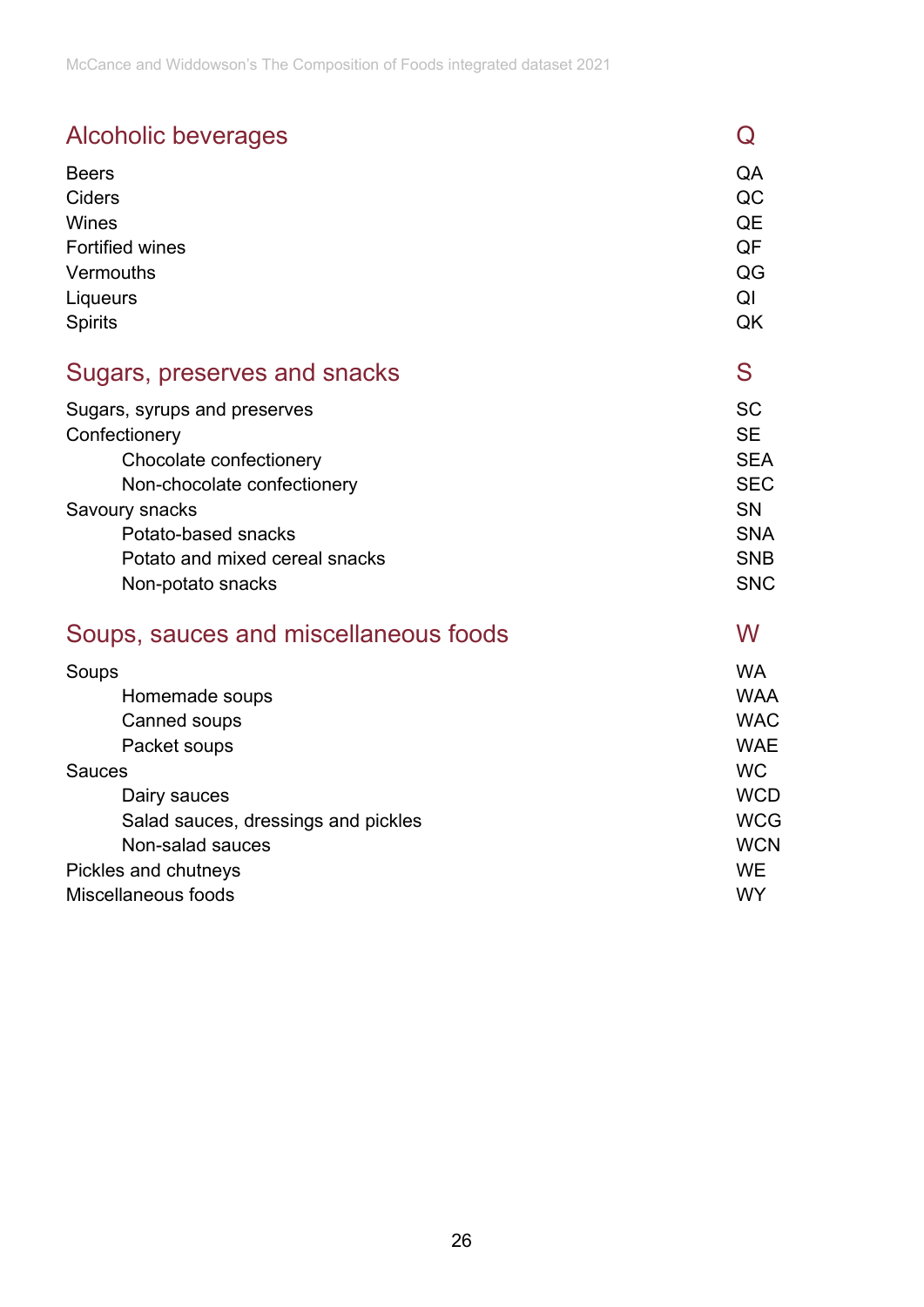# <span id="page-26-0"></span>Appendix C: Acronyms, descriptions and units

| <b>Acronym</b>   | <b>Description</b>       | <b>Units</b> |
|------------------|--------------------------|--------------|
| 13CISRET         | 13-cis-retinol           | μg           |
| 25OHD3           | 25-hydroxy vitamin D3    | μg           |
| 5METHF           | 5-methyl folate          | μg           |
| <b>ACAR</b>      | Alpha-carotene           | $\mu\gamma$  |
| <b>ALCO</b>      | Alcohol                  | g            |
| <b>ALTRET</b>    | All-trans-retinol        | μg           |
| <b>AOACFIB</b>   | <b>AOAC</b> fibre        | g            |
| <b>ATOPH</b>     | Alpha-tocopherol         | mg           |
| <b>ATOTR</b>     | Alpha-tocotrienol        | mg           |
| <b>BCAR</b>      | Beta-carotene            | $\mu\gamma$  |
| <b>BIOT</b>      | <b>Biotin</b>            | $\mu\gamma$  |
| <b>BRASPHYTO</b> | <b>Brassicasterol</b>    | mg           |
| <b>BSITPHYTO</b> | Beta-sitosterol          | mg           |
| <b>BTOPH</b>     | Beta-tocopherol          | mg           |
| <b>BTOPH</b>     | Beta-tocopherol          | mg           |
| CA               | Calcium                  | mg           |
| <b>CAMPHYTO</b>  | Campesterol              | mg           |
| <b>CAREQU</b>    | Carotene                 | $\mu\gamma$  |
| <b>CHO</b>       | Carbohydrate             | g            |
| <b>CHOL</b>      | Cholesterol              | mg           |
| <b>CITA</b>      | Citric acid              | g            |
| <b>CL</b>        | Chloride                 | mg           |
| <b>COMM</b>      | Comments and data source |              |
| <b>CRYPYT</b>    | Cryptoxanthins           | $\mu\gamma$  |
| <b>CU</b>        | Copper                   | mg           |
| D5AVEN           | Delta-5-avenasterol      | mg           |
| D7AVEN           | Delta-7-avenasterol      | mg           |
| D7STIG           | Delta-7-stigmastenol     | mg           |
| <b>DEHYRET</b>   | Dehydroretinol           | μg           |
| <b>DESC</b>      | Food description         |              |
| <b>DTOPH</b>     | Delta-tocopherol         | mg           |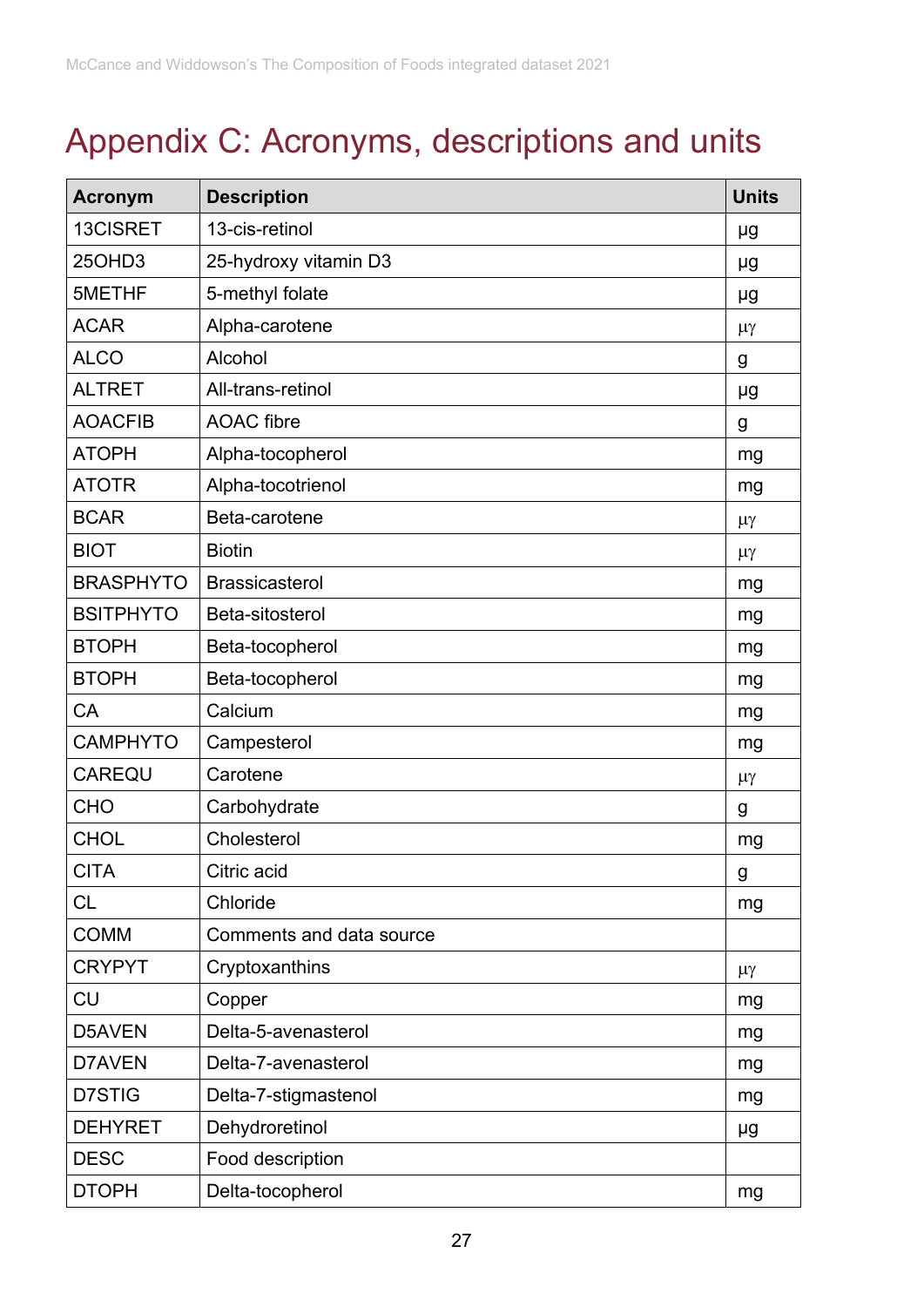| <b>Acronym</b>  | <b>Description</b>                                          | <b>Units</b> |
|-----------------|-------------------------------------------------------------|--------------|
| <b>EDPOR</b>    | Edible proportion                                           |              |
| <b>ENGFIB</b>   | Englyst fibre                                               | g            |
| FAC10:0         | Decanoic acid per 100g fatty acids                          | g            |
| FAC10:1         | Decenoic acid per 100g fatty acids                          | g            |
| <b>FAC10:1c</b> | cis-Decenoic acid per 100g fatty acids                      | g            |
| FAC11:0xb       | ex Br Undecanoic acid per 100g fatty acids                  | g            |
| <b>FAC12:0</b>  | Dodecanoic acid per 100g fatty acids                        | g            |
| FAC12:0xb       | ex Br Dodecanoic acid per 100g fatty acids                  | g            |
| <b>FAC12:1</b>  | Dodecenoic acid per 100g fatty acids                        | g            |
| <b>FAC12:1c</b> | cis-Dodecenoic acid per 100g fatty acids                    | g            |
| FAC13:0xb       | ex Br Tridecanoic acid                                      | g            |
| <b>FAC14:0</b>  | Tetradecanoic acid per 100g fatty acids                     | g            |
| FAC14:0xb       | ex Br Tetradecanoic acid per 100g fatty acids               | g            |
| <b>FAC14:1</b>  | Tetradecenoic acid per 100g fatty acids                     | g            |
| <b>FAC14:1c</b> | cis-Tetradecenoic acid per 100g fatty acids                 | g            |
| <b>FAC15:0</b>  | Pentadecanoic acid per 100g fatty acids                     | g            |
| FAC15:0xb       | ex Br Pentadecanoic acid per 100g fatty acids               | g            |
| <b>FAC15:1</b>  | Pentadecenoic acid per 100g fatty acids                     | g            |
| <b>FAC15:1c</b> | cis-Pentadecenoic acid per 100g fatty acids                 | g            |
| FAC16 poly      | unknown C16 polyunsaturated fatty acids per 100g fatty acid | g            |
| FAC16:0         | Hexadecanoic acid per 100g fatty acids                      | g            |
| FAC16:0xb       | ex Br Hexadecanoic acid per 100g fatty acids                | g            |
| <b>FAC16:1</b>  | Hexadecenoic acid per 100g fatty acids                      | g            |
| <b>FAC16:1c</b> | cis-Hexadecenoic acid per 100g fatty acids                  | g            |
| <b>FAC16:2c</b> | cis-Hexadecadienoic acid per 100g fatty acids               | g            |
| FAC16:3c        | cis-Hexadecatrienoic acid per 100g fatty acids              | g            |
| <b>FAC16:4</b>  | Hexadecatetraenoic acid per 100g fatty acids                | g            |
| <b>FAC16:4c</b> | cis-Hexadecatetraenoic acid per 100g fatty acids            | g            |
| FAC17:0         | Heptadecanoic acid per 100g fatty acids                     | g            |
| FAC17:0xb       | ex Br Heptadecanoic acid per 100g fatty acids               | g            |
| <b>FAC17:1</b>  | Heptadecenoic acid per 100g fatty acids                     | g            |
| <b>FAC17:1c</b> | cis-Heptadecenoic acid per 100g fatty acids                 | g            |
| FAC18 poly      | unknown C18 polyunsaturated fatty acids per 100g fatty acid | g            |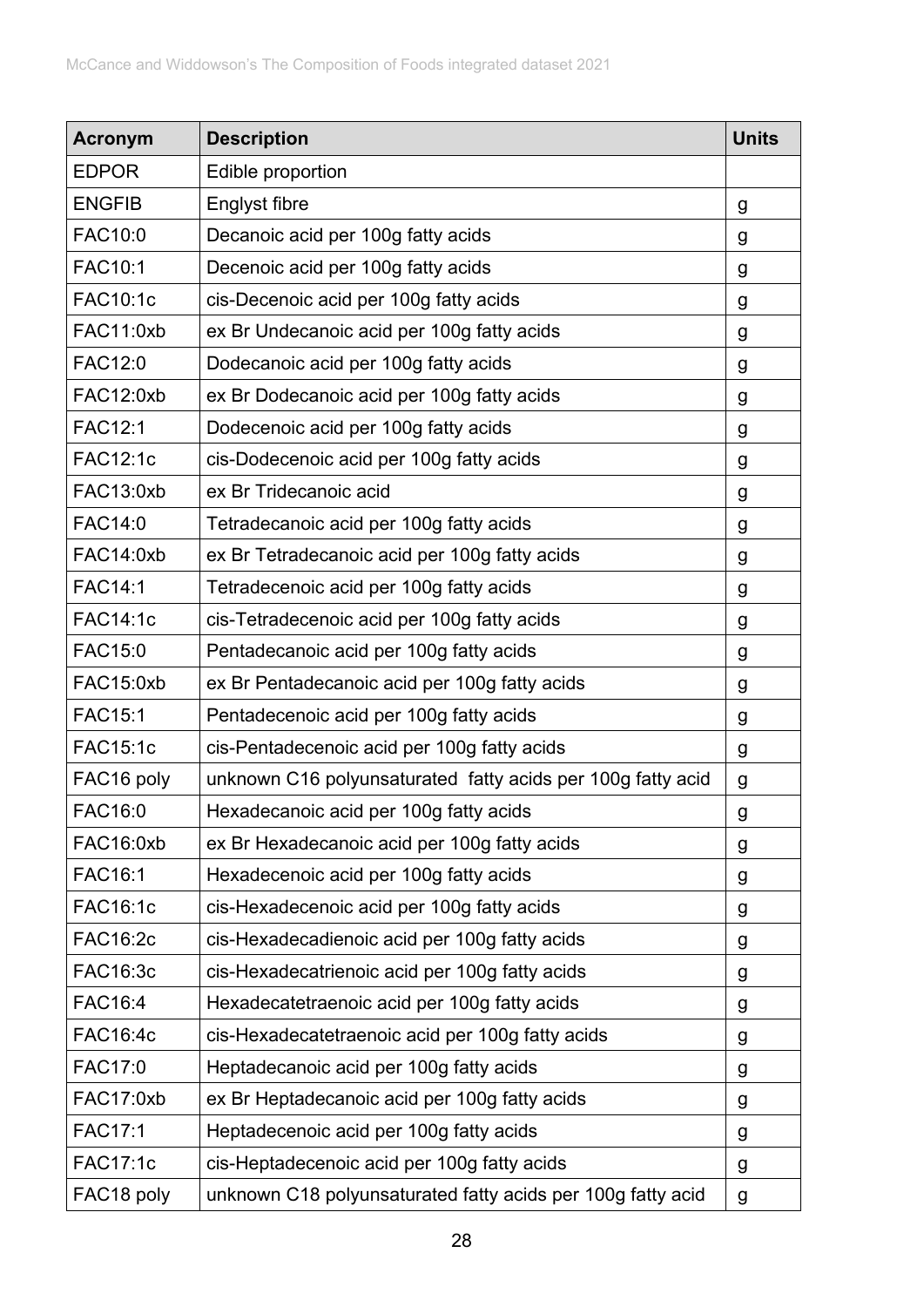| <b>Acronym</b>  | <b>Description</b>                                         | <b>Units</b> |
|-----------------|------------------------------------------------------------|--------------|
| <b>FAC18:0</b>  | Octadecanoic acid per 100g fatty acids                     | g            |
| FAC18:0xb       | ex Br Octadecanoic acid per 100g fatty acids               | g            |
| <b>FAC18:1</b>  | Octadecenoic acid per 100g fatty acids                     | g            |
| <b>FAC18:1c</b> | cis-Octadecenoic acid per 100g fatty acids                 | g            |
| FAC18:1n7       | n-7 Octadecenoic acid per 100g fatty acids                 | g            |
| FAC18:1n9       | n-9 Octadecenoic acid per 100g fatty acids                 | g            |
| <b>FAC18:2</b>  | Octadecadienoic acid per 100g fatty acids                  | g            |
| FAC18:2cn6      | cis n-6 Octadecadienoic acid per 100g fatty acids          | g            |
| FAC18:3         | Octadecatrienoic acid per 100g fatty acids                 | g            |
| FAC18:3cn3      | cis n-3 Octadecatrienoic acid per 100g fatty acids         | g            |
| FAC18:3cn6      | cis n-6 Octadecatrienoic acid per 100g fatty acids         | g            |
| <b>FAC18:4</b>  | Octadecatetraenoic acid per 100g fatty acids               | g            |
| FAC18:4cn3      | cis n-3 Octadecatetraenoic acid per 100g fatty acids       | g            |
| FAC20 poly      | unknown C20 polyunsaturated fatty acid per 100g fatty acid | g            |
| <b>FAC20:0</b>  | Eicosanoic acid per 100g fatty acids                       | g            |
| FAC20:0xb       | ex Br Eicosanoic acid per 100g fatty acids                 | g            |
| <b>FAC20:1</b>  | Eicosenoic acid per 100g fatty acids                       | g            |
| <b>FAC20:1c</b> | cis-Eicosenoic acid per 100g fatty acids                   | g            |
| <b>FAC20:2</b>  | Eicosadienoic acid per 100g fatty acids                    | g            |
| FAC20:2cn6      | cis n-6 Eicosadienoic acid per 100g fatty acids            | g            |
| FAC20:3         | Eicosatrienoic acid per 100g fatty acids                   | g            |
| FAC20:3cn6      | cis n-6 Eicosatrienoic acid per 100g fatty acids           | g            |
| <b>FAC20:4</b>  | Eicosatetraenoic acid per 100g fatty acids                 | g            |
| FAC20:4cn6      | cis n-6 Eicosatetraenoic acid per 100g fatty acids         | g            |
| <b>FAC20:5</b>  | Eicosapentaenoic acid per 100g fatty acids                 | g            |
| FAC20:5cn3      | cis n-3 Eicosapentaenoic acid per 100g fatty acids         | g            |
| FAC21:5         | Heneicosapentaenoic acid per 100g fatty acids              | g            |
| FAC21:5cn3      | cis n-3 Heneicosapentaenoic acid per 100g fatty acids      | g            |
| FAC22 poly      | unknown C22 polyunsaturated fatty acid per 100g fatty acid | g            |
| <b>FAC22:0</b>  | Docosanoic acid per 100g fatty acids                       | g            |
| FAC22:0xb       | ex Br Docosanoic acid per 100g fatty acids                 | g            |
| <b>FAC22:1</b>  | Docosenoic acid per 100g fatty acids                       | g            |
| <b>FAC22:1c</b> | cis-Docosenoic acid per 100g fatty acids                   | g            |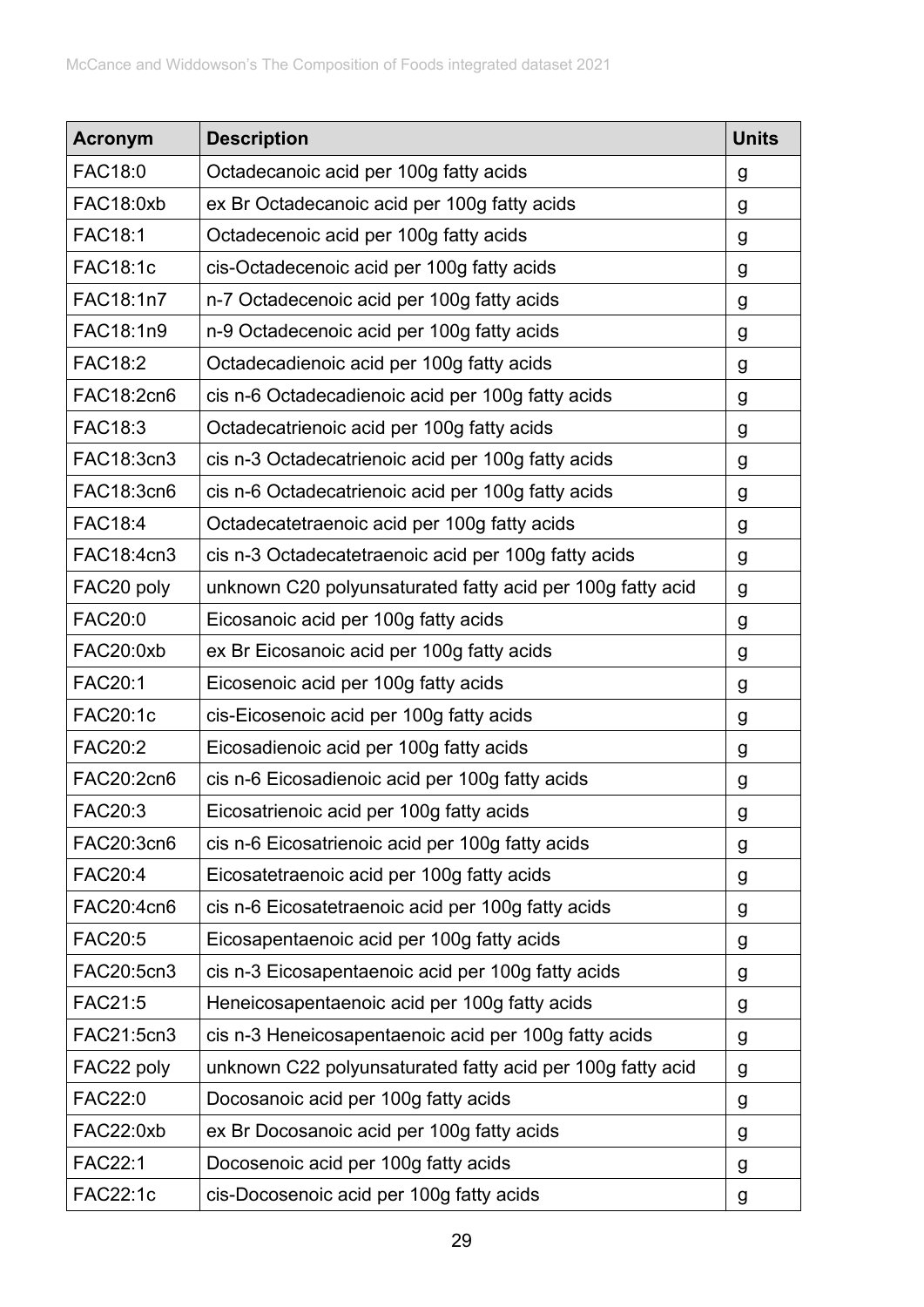| <b>Acronym</b>  | <b>Description</b>                                 | <b>Units</b> |
|-----------------|----------------------------------------------------|--------------|
| FAC22:1n11      | n-11 Docosenoic acid per 100g fatty acids          | g            |
| FAC22:1n9       | n-9 Docosenoic acid per 100g fatty acids           | g            |
| <b>FAC22:2</b>  | Docosadienoic acid per 100g fatty acids            | g            |
| FAC22:2cn6      | cis n-6 Docosadienoic acid per 100g fatty acids    | g            |
| FAC22:3cn6      | cis n-6 Docosatriienoic acid per 100g fatty acids  | g            |
| <b>FAC22:4</b>  | Docosatetraenoic acid per 100g fatty acids         | g            |
| FAC22:4cn6      | cis n-6 Docosatetraenoic acid per 100g fatty acids | g            |
| <b>FAC22:5</b>  | Docosapentaenoic acid per 100g fatty acids         | g            |
| FAC22:5cn3      | cis n-3 Docosapentaenoic acid per 100g fatty acids | g            |
| FAC22:6         | Docosahexaenoic acid (DHA) per 100g fatty acids    | g            |
| FAC22:6cn3      | cis n-3 Docosahexaenoic acid (DHA) per 100g FA     | g            |
| FAC24:0         | Tetracosanoic acid per 100g fatty acids            | g            |
| FAC24:0xb       | ex Br Tetracosanoic acid per 100g fatty acids      | g            |
| <b>FAC24:1</b>  | Tetracosenoic acid per 100g fatty acids            | g            |
| <b>FAC24:1c</b> | cis-Tetracosenoic acid per 100g fatty acids        | g            |
| FAC25:0xb       | ex Br Pentacosanoic acid per 100g fatty acids      | g            |
| <b>FAC4:0</b>   | Butanoic acid per 100g fatty acids                 | g            |
| <b>FAC6:0</b>   | Hexanoic acid per 100g fatty acids                 | g            |
| <b>FAC8:0</b>   | Octanoic acid per 100g fatty acids                 | g            |
| <b>FACTRANS</b> | Total Trans fatty acids per 100g fatty acids       | g            |
| <b>FAT</b>      | Fat                                                | g            |
| FE              | Iron                                               | mg           |
| FOD10:0         | Decanoic acid per 100g food                        | g            |
| FOD10:1         | Decenoic acid per 100g food                        | g            |
| FOD10:1c        | cis-Decenoic acid per 100g food                    | g            |
| FOD11:0xb       | ex Br Undecanoic acid per 100g food                | g            |
| FOD12:0         | Dodecanoic acid per 100g food                      | g            |
| FOD12:0xb       | ex Br Dodecanoic acid per 100g food                | g            |
| FOD12:1         | Dodecenoic acid per 100g food                      | g            |
| FOD12:1c        | cis-Dodecenoic acid per 100g food                  | g            |
| FOD13:0         | Tridecanoic acid per 100g food                     | g            |
| FOD13:0xb       | ex Br Tridecanoic acid per 100g food               | g            |
| FOD14:0         | Tetradecanoic acid per 100g food                   | g            |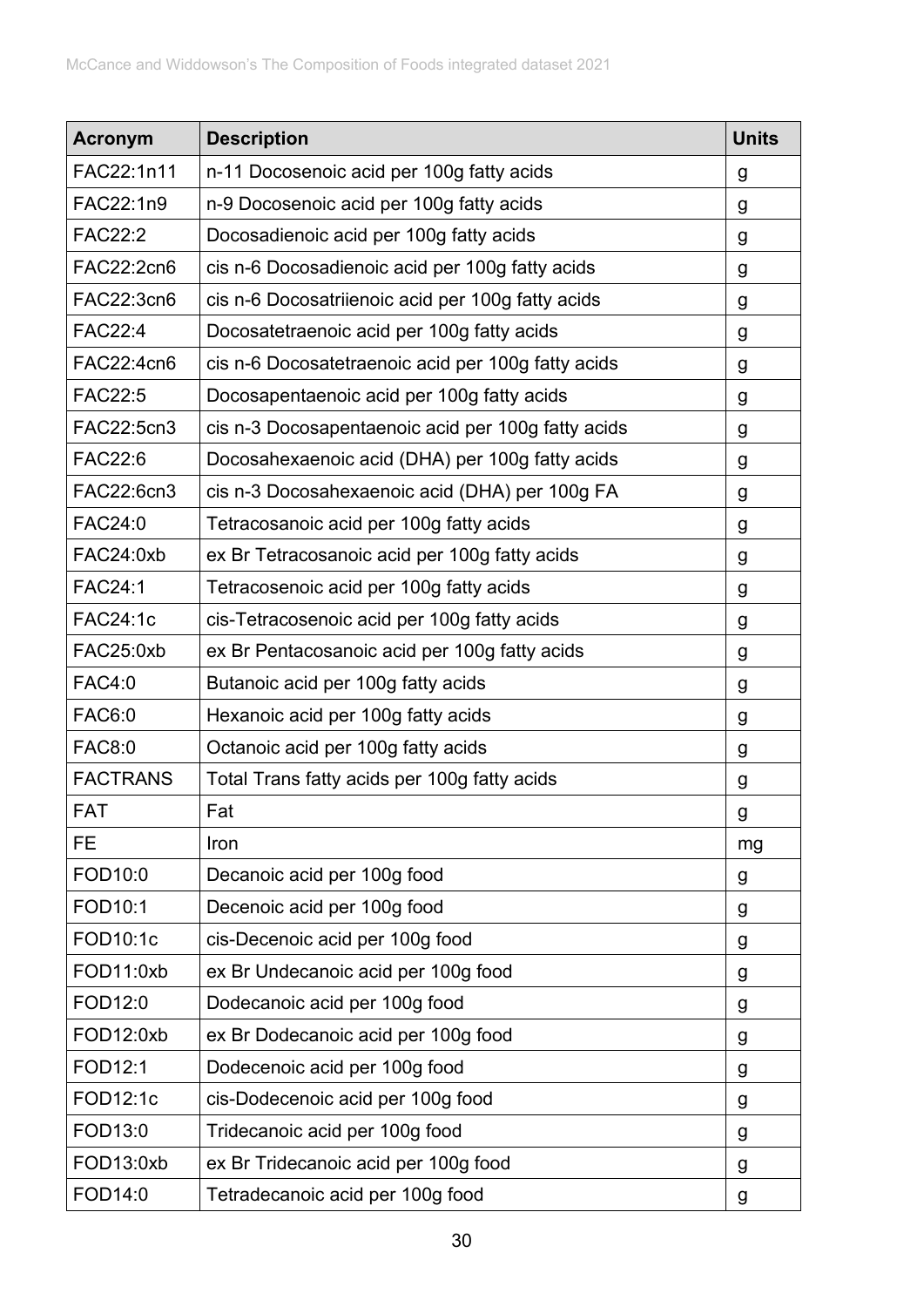| <b>Acronym</b> | <b>Description</b>                                    | <b>Units</b> |
|----------------|-------------------------------------------------------|--------------|
| FOD14:0xb      | ex Br Tetradecanoic acid per 100g food                | g            |
| FOD14:1        | Tetradecenoic acid per 100g food                      | g            |
| FOD14:1c       | cis-Tetradecenoic acid per 100g food                  | g            |
| FOD15:0        | Pentadecanoic acid per 100g food                      | g            |
| FOD15:0xb      | ex Br Pentadecanoic acid per 100g food                | g            |
| FOD15:1        | Pentadecenoic acid per 100g food                      | g            |
| FOD15:1c       | cis-Pentadecenoic acid per 100g food                  | g            |
| FOD16 poly     | unknown C16 polyunsaturated fatty acids per 100g food | g            |
| FOD16:0        | Hexadecanoic acid per 100g food                       | g            |
| FOD16:0xb      | ex Br Hexadecanoic acid per 100g food                 | g            |
| FOD16:1        | Hexadecenoic acid per 100g food                       | g            |
| FOD16:1c       | cis-Hexadecenoic acid per 100g food                   | g            |
| FOD16:2        | Hexadecadienoic acid per 100g food                    | g            |
| FOD16:2c       | cis-Hexadecadienoic acid per 100g food                | g            |
| FOD16:3        | Hexadecatrienoic acid per 100g food                   | g            |
| FOD16:4        | Hexadecatetraenoic acid per 100g food                 | g            |
| FOD16:4c       | cis-Hexadecatetraenoic acid per 100g food             | g            |
| FOD16:UNID     | 16: unidentified fatty acid per 100g food             | g            |
| FOD17:0        | Heptadecanoic acid per 100g food                      | g            |
| FOD17:0xb      | ex Br Heptadecanoic acid per 100g food                | g            |
| FOD17:1        | Heptadecenoic acid per 100g food                      | g            |
| FOD17:1c       | cis Heptadecenoic acid per 100g food                  | g            |
| FOD18 poly     | unknown C18 polyunsaturated fatty acid per 100g food  | g            |
| FOD18:0        | Octadecanoic acid per 100g food                       | g            |
| FOD18:0xb      | ex Br Octadecanoic acid per 100g food                 | g            |
| FOD18:1        | Octadecenoic acid per 100g food                       | g            |
| FOD18:1c       | cis-Octadecenoic acid per 100g food                   | g            |
| FOD18:1n7      | n-7 Octadecenoic acid per 100g food                   | g            |
| FOD18:1n9      | n-9 Octadecenoic acid per 100g food                   | g            |
| FOD18:2        | Octadecadienoic acid per 100g food                    | g            |
| FOD18:2cn6     | cis n-6 Octadecadienoic acid per 100g food            | g            |
| FOD18:3        | Octadecatrienoic acid per 100g food                   | g            |
| FOD18:3cn3     | cis n-3 Octadecatrienoic acid per 100g food           | g            |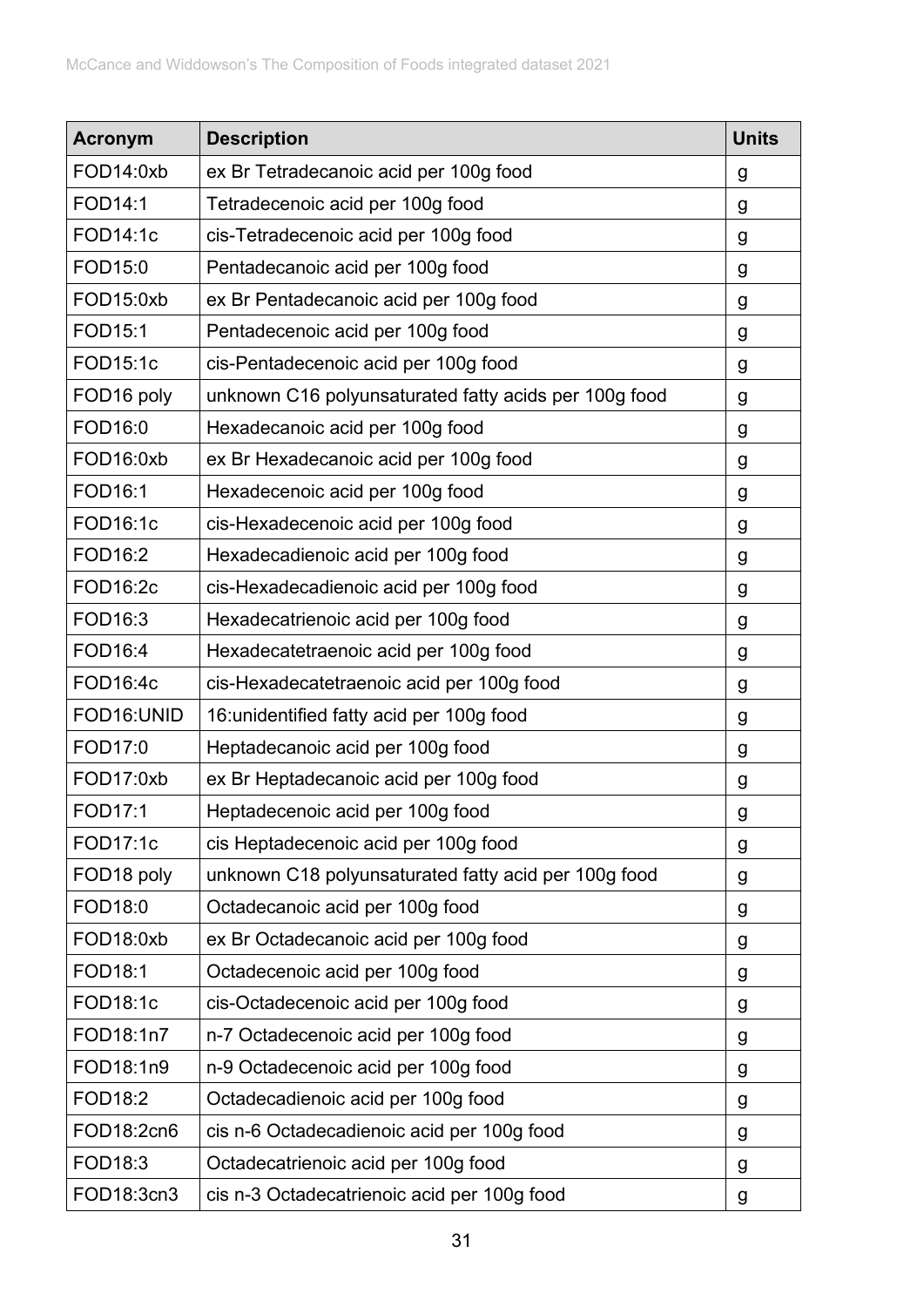| <b>Acronym</b> | <b>Description</b>                                   | <b>Units</b> |
|----------------|------------------------------------------------------|--------------|
| FOD18:3cn6     | cis n-6 Octadecatrienoic acid per 100g food          | g            |
| <b>FOD18:4</b> | Octadecatetraenoic acid per 100g food                | g            |
| FOD18:4cn3     | cis n-3 Octadecatetraenoic acid per 100g food        | g            |
| FOD19:0        | Nonadecanoic acid per 100g food                      | g            |
| FOD20 poly     | unknown C20 polyunsaturated fatty acid per 100g food | g            |
| FOD20:0        | Eicosanoic acid per 100g food                        | g            |
| FOD20:0xb      | ex Br Eicosanoic acid per 100g food                  | g            |
| FOD20:1        | Eicosenoic acid per 100g food                        | g            |
| FOD20:1c       | cis-Eicosenoic acid per 100g food                    | g            |
| FOD20:2        | Eicosadienoic acid per 100g food                     | g            |
| FOD20:2cn6     | cis n-6 Eicosadienoic acid per 100g food             | g            |
| FOD20:3        | Eicosatrienoic acid per 100g food                    | g            |
| FOD20:3cn6     | cis n-6 Eicosatrienoic acid per 100g food            | g            |
| FOD20:4        | Eicosatetraenoic acid per 100g food                  | g            |
| FOD20:4cn6     | cis n-6 Eicosatetraenoic acid per 100g food          | g            |
| FOD20:5        | Eicosapentaenoic acid per 100g food                  | g            |
| FOD20:5cn3     | cis n-3 Eicosapentaenoic acid per 100g food          | g            |
| FOD21:5        | Heneicosapentaenoic acid per 100g food               | g            |
| FOD21:5cn3     | cis n-3 Heneicosapentaenoic acid per 100g food       | g            |
| FOD22 poly     | unknown polyunsaturated fatty acid per 100g food     | g            |
| FOD22:0        | Docosanoic acid per 100g food                        | g            |
| FOD22:0xb      | ex Br Docosanoic acid per 100g food                  | g            |
| FOD22:1        | Docosenoic acid per 100g food                        | g            |
| FOD22:1c       | cis-Docosenoic acid per 100g food                    | g            |
| FOD22:1n11     | n-11 Docosenoic acid per 100g food                   | g            |
| FOD22:1n9      | n-9 Docosenoic acid per 100g food                    | g            |
| FOD22:2        | Docosadienoic acid per 100g food                     | g            |
| FOD22:2cn6     | cis n-6 Docosadienoic acid per 100g food             | g            |
| FOD22:3cn6     | cis n-6 Docosatrienoic acid per 100g food            | g            |
| FOD22:4        | Docosatetraenoic acid per 100g food                  | g            |
| FOD22:4cn6     | cis n-6 Docosatetraenoic acid per 100g food          | g            |
| FOD22:5        | Docosapentaenoic acid per 100g food                  | g            |
| FOD22:5cn3     | cis n-3 Docosapentaenoic acid per 100g food          | g            |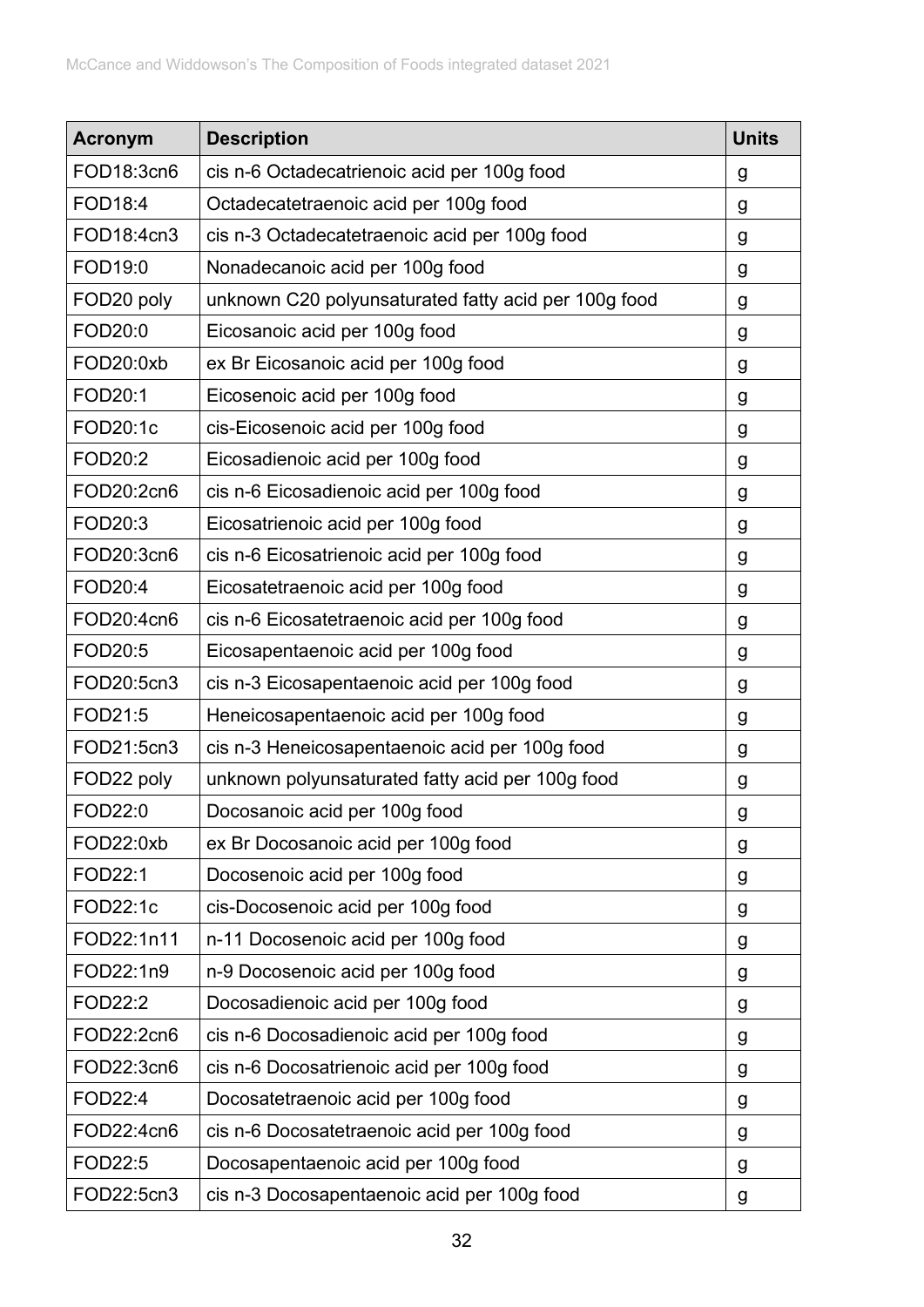| <b>Acronym</b>   | <b>Description</b>                               | <b>Units</b> |
|------------------|--------------------------------------------------|--------------|
| FOD22:6          | Docosahexaenoic acid (DHA) per 100g food         | g            |
| FOD22:6cn3       | cis n-3 Docosahexaenoic acid (DHA) per 100g food | g            |
| FOD24:0          | Tetracosanoic acid per 100g food                 | g            |
| FOD24:0xb        | ex Br Tetracosanoic acid per 100g food           | g            |
| FOD24:1          | Tetracosenoic acid per 100g food                 | g            |
| FOD24:1c         | cis-Tetracosenoic acid per 100g food             | g            |
| FOD25:0xb        | ex Br Pentacosanoic acid per 100g food           | g            |
| <b>FOD4:0</b>    | Butanoic acid per 100g food                      | g            |
| FOD6:0           | Hexanoic acid per 100g food                      | g            |
| <b>FOD8:0</b>    | Octanoic acid per 100g food                      | g            |
| <b>FODTRANS</b>  | Trans fatty acids per 100g food                  | g            |
| <b>FOLT</b>      | Folate                                           | $\mu\gamma$  |
| <b>FRUCT</b>     | Fructose                                         | g            |
| <b>GALACT</b>    | Galactose                                        | g            |
| <b>GLUC</b>      | Glucose                                          | g            |
| <b>GROUP</b>     | Food sub-group code                              |              |
| <b>GTOPH</b>     | Gamma-tocopherol                                 | mg           |
| <b>GTOTRI</b>    | Gamma-tocotrienol                                | mg           |
|                  | lodine                                           | $\mu\gamma$  |
| Κ                | Potassium                                        | mg           |
| <b>KCALS</b>     | kcal                                             |              |
| KJ               | kJ                                               |              |
| <b>LACT</b>      | Lactose                                          | g            |
| <b>LUT</b>       | Lutein                                           | μg           |
| <b>LYCO</b>      | Lycopene                                         | μg           |
| <b>MALA</b>      | Malic acid                                       | g            |
| <b>MALT</b>      | Maltose                                          | g            |
| <b>MG</b>        | Magnesium                                        | mg           |
| MN               | Manganese                                        | mg           |
| <b>MONOFAC</b>   | Monounsaturated fatty acids per 100g fatty acids | g            |
| <b>MONOFACc</b>  | cis-Monounsaturated fatty acids /100g FA         | g            |
| <b>MONOFACtr</b> | trans monounsaturated fatty acids per 100 FA     | g            |
| <b>MONOFOD</b>   | Monounsaturated fatty acids per 100g food        | g            |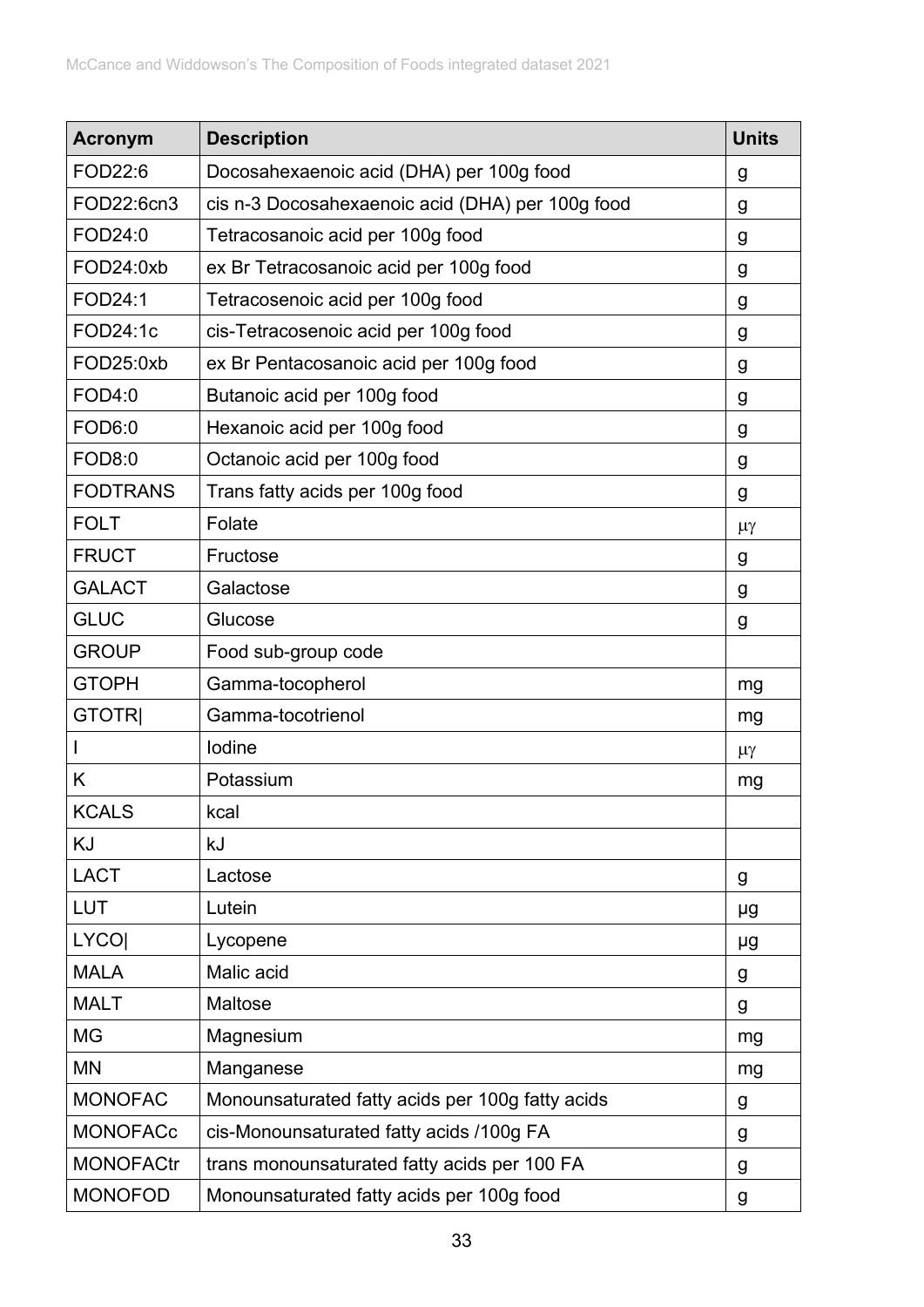| <b>Acronym</b>          | <b>Description</b>                                          | <b>Units</b> |
|-------------------------|-------------------------------------------------------------|--------------|
| <b>MONOFODc</b>         | cis-Monounsaturated fatty acids /100g Food                  | g            |
| <b>MONOFODtr</b>        | trans monounsaturated fatty acids per 100g food             | g            |
| <b>NA</b>               | Sodium                                                      | mg           |
| <b>NAME</b>             | Full food name (including any preparation details)          |              |
| <b>NCF</b>              | Nitrogen conversion factor                                  |              |
| <b>NIAC</b>             | <b>Niacin</b>                                               | mg           |
| <b>NIACEQU</b>          | Niacin equivalent                                           | mg           |
| <b>NUMB</b>             | Food number                                                 |              |
| <b>OLIGO</b>            | Oligosaccharide                                             | g            |
| Other CHOL<br>and PHYTO | <b>Other Cholesterol and Phytosterols</b>                   | mg           |
| P                       | Phosphorus                                                  | mg           |
| <b>PANTO</b>            | Pantothenate                                                | mg           |
| <b>PHYTO</b>            | Phytosterol                                                 | mg           |
| <b>POLYFAC</b>          | Polyunsaturated fatty acids per 100g fatty acids            | g            |
| <b>POLYFACc</b>         | cis-Polyunsaturated fatty acids /100g FA                    | g            |
| <b>POLYFACtr</b>        | trans polyunsatsaturated fatty acid per 100g fatty acid     | g            |
| <b>POLYFOD</b>          | Polyunsaturated fatty acids per 100g food                   | g            |
| <b>POLYFODc</b>         | cis-Polyunsaturated fatty acids /100g Food                  | g            |
| <b>POLYFODtr</b>        | trans polyunsaturated fatty acid per 100g food              | g            |
| <b>PREV</b>             | Previous food number                                        |              |
| <b>PROT</b>             | Protein                                                     | g            |
| <b>RET</b>              | Retinol                                                     | $\mu\gamma$  |
| <b>RETALD</b>           | Retinaldehyde                                               | μg           |
| <b>RETEQU</b>           | Total retinol equivalent                                    | $\mu\gamma$  |
| <b>RIBO</b>             | Riboflavin                                                  | mg           |
| <b>SATFAC</b>           | Saturated fatty acids per 100g fatty acids                  | g            |
| SATFACx6                | Saturated fatty acids excluding branch per 100 g fatty acid | g            |
| <b>SATFOD</b>           | Saturated fatty acids per 100g food                         | g            |
| SATFODx6                | Saturated fatty acids excluding branch per 100 g food       | g            |
| <b>SE</b>               | Selenium                                                    | $\mu\gamma$  |
| <b>SOLD</b>             | <b>Total solids</b>                                         | g            |
| <b>SPECGRAV</b>         | Specific gravity                                            |              |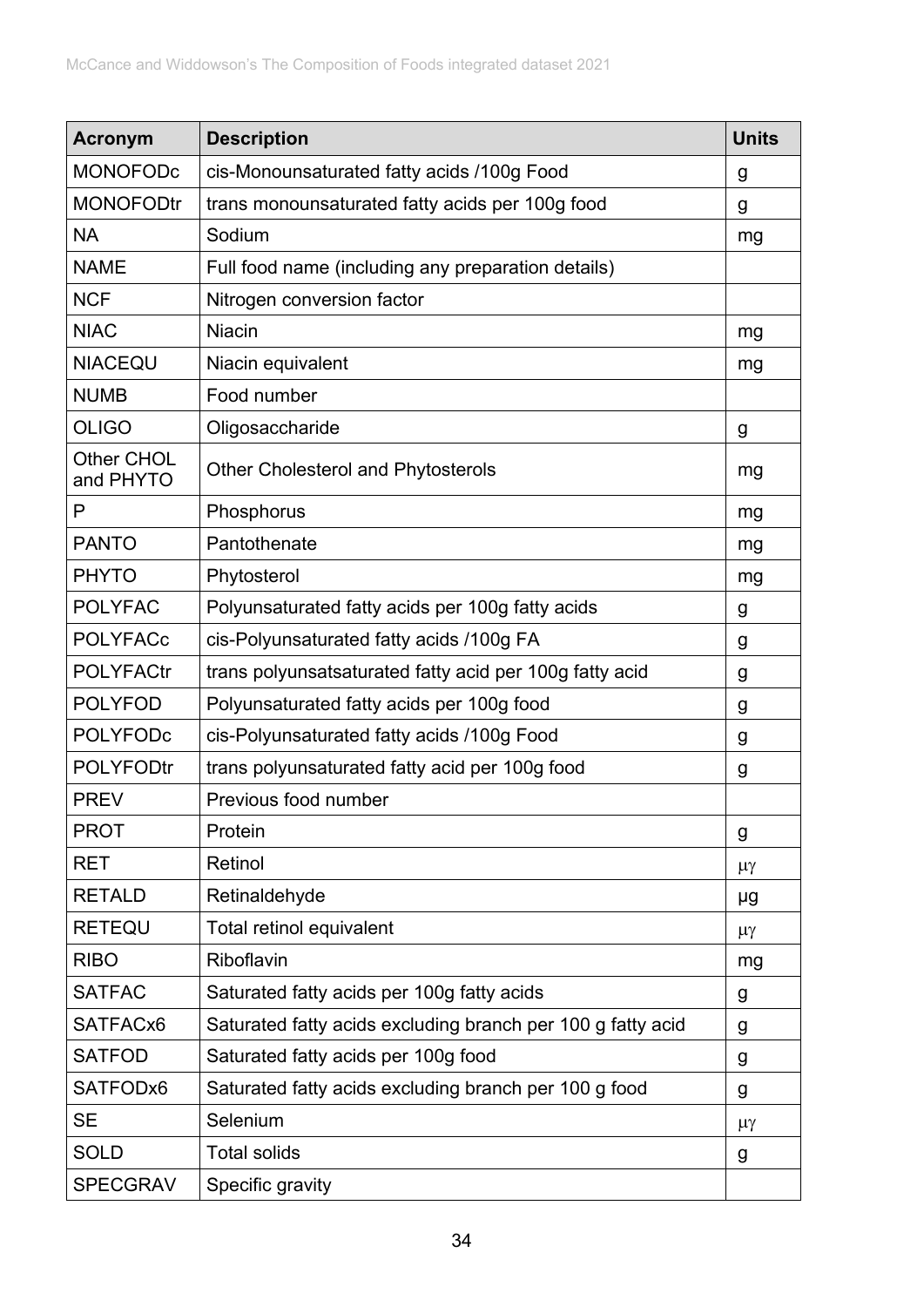| <b>Acronym</b>     | <b>Description</b>                                        | <b>Units</b> |
|--------------------|-----------------------------------------------------------|--------------|
| <b>STAR</b>        | <b>Starch</b>                                             | g            |
| <b>STIGPHYTO</b>   | Stigmasterol                                              | mg           |
| <b>SUCR</b>        | <b>Sucrose</b>                                            | g            |
| <b>THIA</b>        | Thiamin                                                   | mg           |
| <b>Total PHYTO</b> | <b>Total Phytosterols</b>                                 | mg           |
| <b>TOTBRFAC</b>    | Total branched chain per 100g fatty acid                  | g            |
| <b>TOTBRFOD</b>    | Total branched chain per 100g food                        | g            |
| TOTn3PFAC          | Total n-3 polyunsaturated fatty acids per 100g fatty acid | g            |
| TOTn3PFOD          | Total n-3 polyunsaturated fatty acids per 100g food       | g            |
| TOTn6PFAC          | Total n-6 polyunsaturated fatty acids per 100g fatty acid | g            |
| TOTn6PFOD          | Total n-6 polyunsaturated fatty acids per 100g food       | $\mathsf g$  |
| <b>TOTNIT</b>      | Total nitrogen                                            | g            |
| <b>TOTSUG</b>      | <b>Total sugars</b>                                       | g            |
| TRYP60             | Tryptophan divided by 60                                  | mg           |
| VITB12             | Vitamin B12                                               | $\mu\gamma$  |
| VITB6              | Vitamin B6                                                | mg           |
| <b>VITC</b>        | Vitamin C                                                 | mg           |
| <b>VITD</b>        | Vitamin D                                                 | $\mu\gamma$  |
| VITD3              | Cholecalciferol                                           | μg           |
| <b>VITE</b>        | Vitamin E                                                 | mg           |
| VITK1              | Phylloquinone                                             | $\mu\gamma$  |
| <b>WATER</b>       | Water                                                     | g            |
| ZN                 | Zinc                                                      | mg           |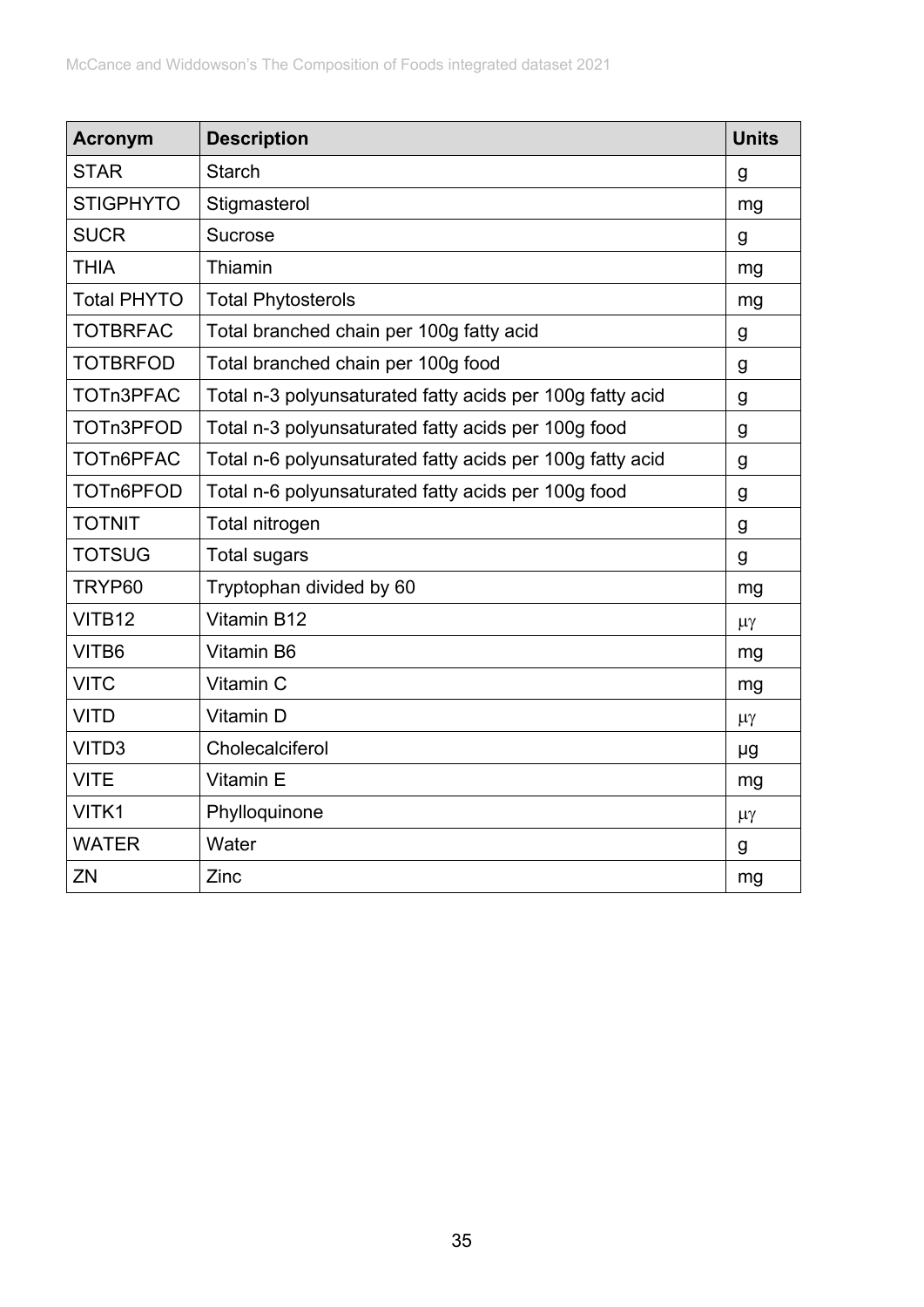# <span id="page-35-0"></span>**References**

<span id="page-35-1"></span>1. Finglas PM, Roe MA, Pinchen HM, Berry R, Church SM, Dodhia SK et al. McCance and Widdowson's The Composition of Foods, Seventh summary edition. Cambridge: Royal Society of Chemistry. 2015

<span id="page-35-2"></span>2. Englyst HN, Quigley ME, Hudson GJ. Determination of dietary fibre as non-starch polysaccharides with gas–liquid chromatographic, high performance liquid chromatographic or spectrophotometric measurement of constituent sugars. Analyst. 1994; 119, 1497–1509

<span id="page-35-3"></span>3. Horwitz W, Latimer G. Official methods of analysis of AOAC international. 4. Rev. Gaithersburg: AOAC International. 2011

<span id="page-35-4"></span>4. Sivell LM, Bull NL, Buss DH, Wiggins RA, Scuffam D, Jackson PA. Vitamin A activity in foods of animal origin. J Sci Food Agric. 1984; 35 (8), 931-939

<span id="page-35-5"></span>5. Department of Health. Dietary reference values for food energy and nutrients for the United Kingdom. Report on Health and Social Subjects No. 41, London: HMSO. 1991

<span id="page-35-6"></span>6. McLaughlin PJ, Weihrauch JL. Vitamin E content of foods. J Am Diet Assoc. 1979; 75 (6), 647-665